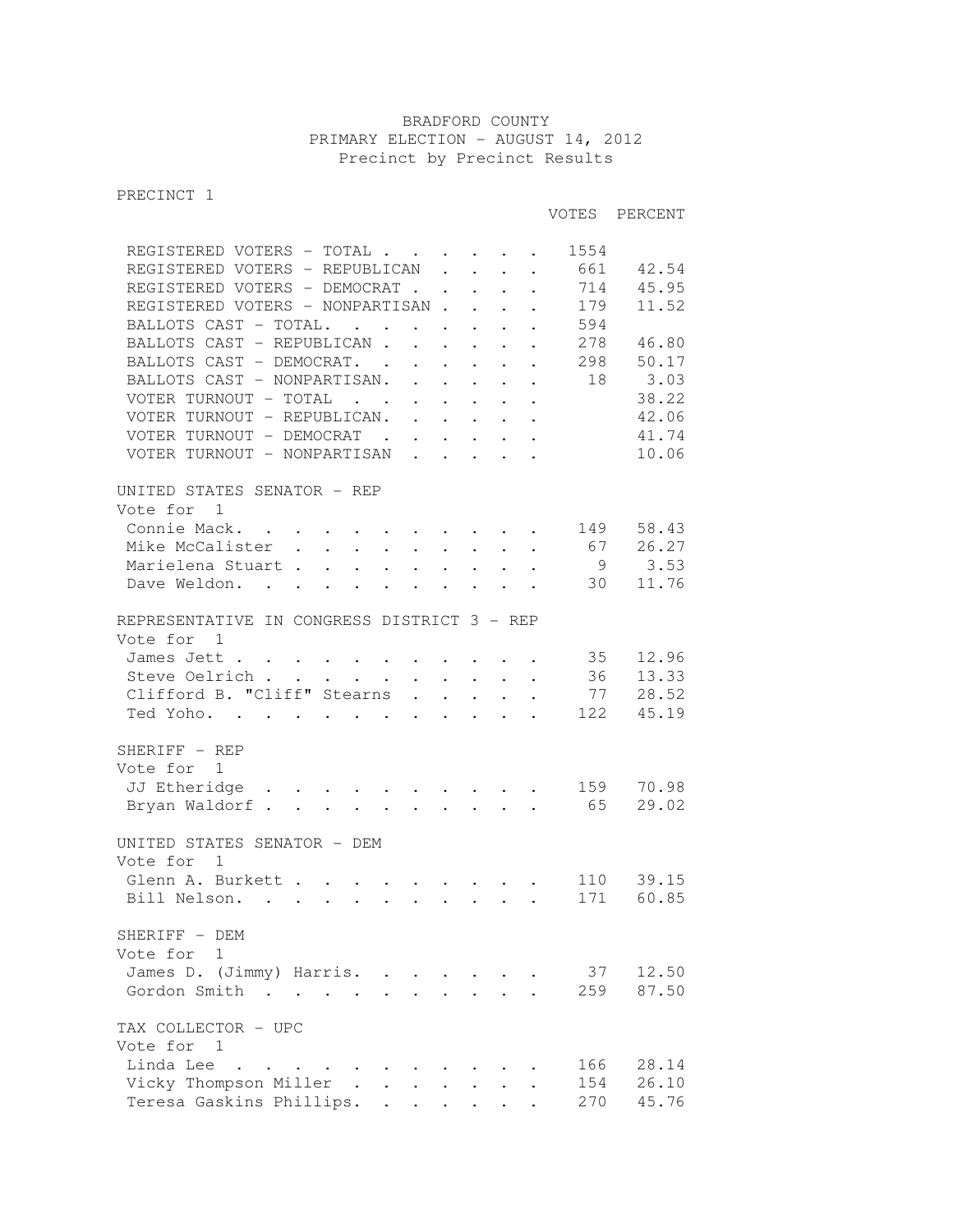|                                                                                                                                                                                                                                                          |                      | VOTES | PERCENT   |
|----------------------------------------------------------------------------------------------------------------------------------------------------------------------------------------------------------------------------------------------------------|----------------------|-------|-----------|
| DISTRICT SUPERINTENDENT OF SCHOOLS - DEM                                                                                                                                                                                                                 |                      |       |           |
| Vote for 1                                                                                                                                                                                                                                               |                      |       |           |
| Chad Farnsworth.<br>$\ddot{\phantom{0}}$                                                                                                                                                                                                                 |                      | 263   | 90.07     |
| Terricena Kittles.<br>$\ddot{\phantom{a}}$<br>$\ddot{\phantom{a}}$                                                                                                                                                                                       |                      | 29    | 9.93      |
|                                                                                                                                                                                                                                                          |                      |       |           |
| PRECINCT <sub>2</sub>                                                                                                                                                                                                                                    |                      |       |           |
| REGISTERED VOTERS - TOTAL                                                                                                                                                                                                                                |                      | 776   |           |
| REGISTERED VOTERS - REPUBLICAN                                                                                                                                                                                                                           |                      | 187   | 24.10     |
| REGISTERED VOTERS - DEMOCRAT.<br>$\ddot{\phantom{a}}$                                                                                                                                                                                                    |                      | 511   | 65.85     |
| REGISTERED VOTERS - NONPARTISAN.                                                                                                                                                                                                                         |                      | 78    | 10.05     |
| BALLOTS CAST - TOTAL.<br>$\ddot{\phantom{0}}$                                                                                                                                                                                                            |                      | 336   |           |
| BALLOTS CAST - REPUBLICAN.<br>$\mathbf{r}$                                                                                                                                                                                                               |                      | 68    | 20.24     |
| BALLOTS CAST - DEMOCRAT. .<br>$\mathcal{L}^{\text{max}}$<br>$\ddot{\phantom{0}}$<br>$\ddot{\phantom{0}}$<br>$\ddot{\phantom{a}}$                                                                                                                         |                      | 258   | 76.79     |
| BALLOTS CAST - NONPARTISAN.<br>$\ddot{\phantom{0}}$<br>$\ddot{\phantom{0}}$<br>$\ddot{\phantom{0}}$                                                                                                                                                      | $\ddot{\phantom{a}}$ | 10    | 2.98      |
| VOTER TURNOUT - TOTAL<br>$\ddot{\phantom{0}}$<br>$\ddot{\phantom{0}}$                                                                                                                                                                                    |                      |       | 43.30     |
| $\ddot{\phantom{0}}$<br>VOTER TURNOUT - REPUBLICAN.                                                                                                                                                                                                      | $\ddot{\phantom{0}}$ |       | 36.36     |
| $\ddot{\phantom{0}}$<br>$\ddot{\phantom{a}}$<br>VOTER TURNOUT - DEMOCRAT .                                                                                                                                                                               |                      |       | 50.49     |
| $\ddot{\phantom{a}}$<br>VOTER TURNOUT - NONPARTISAN                                                                                                                                                                                                      |                      |       | 12.82     |
| $\ddot{\phantom{a}}$                                                                                                                                                                                                                                     | $\ddot{\phantom{0}}$ |       |           |
| UNITED STATES SENATOR - REP                                                                                                                                                                                                                              |                      |       |           |
| Vote for 1                                                                                                                                                                                                                                               |                      |       |           |
| Connie Mack.<br>$\mathcal{A}$ is a set of the set of $\mathcal{A}$ . In the $\mathcal{A}$                                                                                                                                                                |                      | 28    | 46.67     |
| Mike McCalister.<br>$\mathcal{L}^{\text{max}}$ , $\mathcal{L}^{\text{max}}$<br>$\sim$<br>$\ddot{\phantom{0}}$                                                                                                                                            |                      | 20    | 33.33     |
| Marielena Stuart<br>$\sim 10^{-11}$<br>$\mathcal{L}^{\text{max}}$<br>$\mathbf{r}$<br>$\mathbf{L}$                                                                                                                                                        |                      | 3     | 5.00      |
| Dave Weldon.<br>$\ddot{\phantom{0}}$<br>$\ddot{\phantom{0}}$<br>$\bullet$<br>$\ddot{\phantom{a}}$<br>$\ddot{\phantom{a}}$                                                                                                                                |                      | 9     | 15.00     |
| REPRESENTATIVE IN CONGRESS DISTRICT 3 - REP                                                                                                                                                                                                              |                      |       |           |
| Vote for 1                                                                                                                                                                                                                                               |                      |       |           |
| James Jett.<br>$\mathcal{L}^{\mathcal{A}}$ . The contribution of the contribution of the contribution of the contribution of the contribution of the contribution of the contribution of the contribution of the contribution of the contribution of the |                      | 7     | 10.61     |
| Steve Oelrich<br>$\mathbf{1}$ $\mathbf{1}$ $\mathbf{1}$ $\mathbf{1}$ $\mathbf{1}$<br>$\mathcal{L}^{\text{max}}$<br>$\mathbf{r} = \mathbf{r} + \mathbf{r} + \mathbf{r}$                                                                                   |                      | 12    | 18.18     |
| Clifford B. "Cliff" Stearns<br>$\mathcal{L}^{\text{max}}$<br>$\ddot{\phantom{1}}$<br>$\mathbf{L}$                                                                                                                                                        |                      | 18    | 27.27     |
| Ted Yoho.<br>$\mathbf{r}$ , $\mathbf{r}$ , $\mathbf{r}$ , $\mathbf{r}$ , $\mathbf{r}$ , $\mathbf{r}$<br>$\mathcal{L}^{\text{max}}$<br>$\ddot{\phantom{0}}$<br>$\ddot{\phantom{0}}$<br>$\ddot{\phantom{0}}$                                               |                      | 29    | 43.94     |
|                                                                                                                                                                                                                                                          |                      |       |           |
| SHERIFF - REP                                                                                                                                                                                                                                            |                      |       |           |
| Vote for 1                                                                                                                                                                                                                                               |                      |       |           |
| JJ Etheridge                                                                                                                                                                                                                                             |                      | 38    | 70.37     |
| Bryan Waldorf<br>$\ddot{\phantom{0}}$                                                                                                                                                                                                                    |                      | 16    | 29.63     |
| UNITED STATES SENATOR - DEM                                                                                                                                                                                                                              |                      |       |           |
| Vote for<br>$\mathbf{1}$                                                                                                                                                                                                                                 |                      |       |           |
| Glenn A. Burkett                                                                                                                                                                                                                                         |                      |       | 72 29.15  |
| Bill Nelson.<br>$\mathbf{r}$ , $\mathbf{r}$ , $\mathbf{r}$ , $\mathbf{r}$                                                                                                                                                                                |                      |       | 175 70.85 |
| SHERIFF - DEM                                                                                                                                                                                                                                            |                      |       |           |
| Vote for 1                                                                                                                                                                                                                                               |                      |       |           |
| James D. (Jimmy) Harris. .                                                                                                                                                                                                                               |                      | 13    | 5.12      |
| Gordon Smith                                                                                                                                                                                                                                             |                      | 241   | 94.88     |
|                                                                                                                                                                                                                                                          |                      |       |           |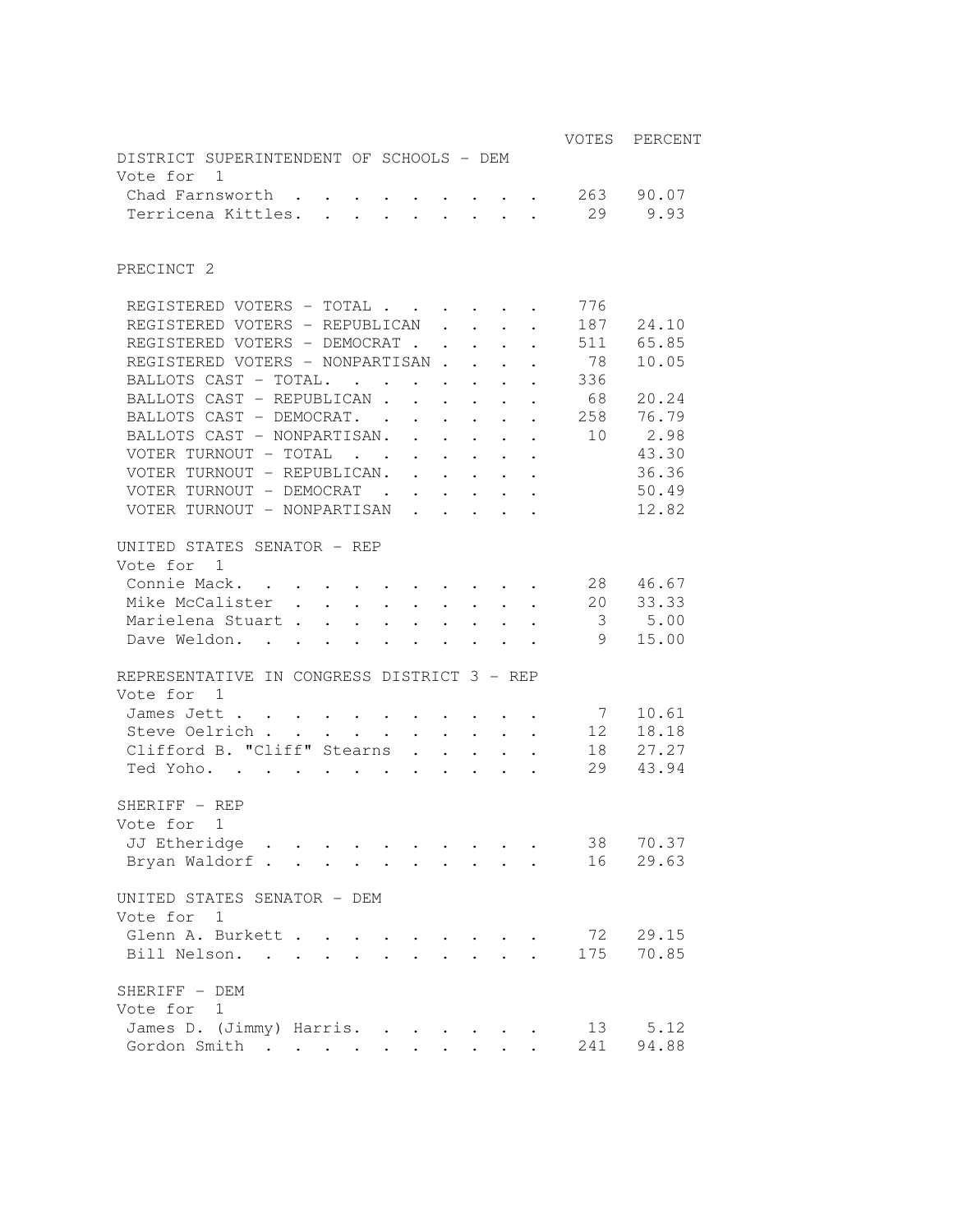|                                                                                                                                                                              |                 | VOTES PERCENT |
|------------------------------------------------------------------------------------------------------------------------------------------------------------------------------|-----------------|---------------|
| TAX COLLECTOR - UPC                                                                                                                                                          |                 |               |
| Vote for 1                                                                                                                                                                   |                 |               |
| Linda Lee                                                                                                                                                                    |                 | 115 34.53     |
| Vicky Thompson Miller 106 31.83                                                                                                                                              |                 |               |
| Teresa Gaskins Phillips. 112 33.63                                                                                                                                           |                 |               |
| DISTRICT SUPERINTENDENT OF SCHOOLS - DEM                                                                                                                                     |                 |               |
| Vote for 1                                                                                                                                                                   |                 |               |
| Chad Farnsworth                                                                                                                                                              |                 | 152 59.84     |
| Terricena Kittles.                                                                                                                                                           |                 | 102 40.16     |
|                                                                                                                                                                              |                 |               |
| PRECINCT 3                                                                                                                                                                   |                 |               |
| REGISTERED VOTERS - TOTAL                                                                                                                                                    | 667             |               |
| REGISTERED VOTERS - REPUBLICAN.<br>$\mathbf{L}$ and $\mathbf{L}$                                                                                                             | 241             | 36.13         |
| REGISTERED VOTERS - DEMOCRAT                                                                                                                                                 |                 | 334 50.07     |
| REGISTERED VOTERS - NONPARTISAN                                                                                                                                              | 92              | 13.79         |
| BALLOTS CAST - TOTAL.                                                                                                                                                        | 256             |               |
| BALLOTS CAST - REPUBLICAN                                                                                                                                                    | 102             | 39.84         |
| BALLOTS CAST - DEMOCRAT.                                                                                                                                                     |                 | 144 56.25     |
| BALLOTS CAST - NONPARTISAN. 10                                                                                                                                               |                 | 3.91          |
| VOTER TURNOUT - TOTAL                                                                                                                                                        |                 | 38.38         |
| VOTER TURNOUT - REPUBLICAN.                                                                                                                                                  |                 | 42.32         |
| VOTER TURNOUT - DEMOCRAT                                                                                                                                                     |                 | 43.11         |
| VOTER TURNOUT - NONPARTISAN                                                                                                                                                  |                 | 10.87         |
|                                                                                                                                                                              |                 |               |
| UNITED STATES SENATOR - REP                                                                                                                                                  |                 |               |
| Vote for 1                                                                                                                                                                   |                 |               |
| Connie Mack.                                                                                                                                                                 |                 | 46 48.42      |
| Mike McCalister.<br>$\mathcal{L}^{\text{max}}$ , and $\mathcal{L}^{\text{max}}$<br>$\mathcal{L}^{\text{max}}$<br>$\mathbf{r} = \mathbf{r} + \mathbf{r}$ , where $\mathbf{r}$ |                 | 30 31.58      |
| Marielena Stuart<br>$\mathbf{r} = \mathbf{r} + \mathbf{r} + \mathbf{r} + \mathbf{r} + \mathbf{r}$<br>$\mathbf{L}^{\text{max}}$                                               | $6\overline{6}$ | 6.32          |
| Dave Weldon.<br>$\mathbf{r} = \mathbf{r} + \mathbf{r} + \mathbf{r} + \mathbf{r} + \mathbf{r} + \mathbf{r}$                                                                   |                 | 13 13.68      |
| REPRESENTATIVE IN CONGRESS DISTRICT 3 - REP                                                                                                                                  |                 |               |
| Vote for 1                                                                                                                                                                   |                 |               |
| James Jett .                                                                                                                                                                 |                 | 12 12.12      |
| Steve Oelrich                                                                                                                                                                | 18              | 18.18         |
| Clifford B. "Cliff" Stearns .<br>$\mathbf{r}$ $\mathbf{r}$ $\mathbf{r}$                                                                                                      |                 | 21 21.21      |
| $\mathbf{L}$<br>Ted Yoho.                                                                                                                                                    |                 | 48 48.48      |
|                                                                                                                                                                              |                 |               |
| SHERIFF - REP                                                                                                                                                                |                 |               |
| Vote for 1                                                                                                                                                                   |                 |               |
| JJ Etheridge                                                                                                                                                                 |                 | 66 75.86      |
| Bryan Waldorf.                                                                                                                                                               | 21              | 24.14         |
| UNITED STATES SENATOR - DEM                                                                                                                                                  |                 |               |
| Vote for<br>1                                                                                                                                                                |                 |               |
| Glenn A. Burkett                                                                                                                                                             | 70              | 49.65         |
| Bill Nelson.<br>$\mathbf{L}$                                                                                                                                                 | 71              | 50.35         |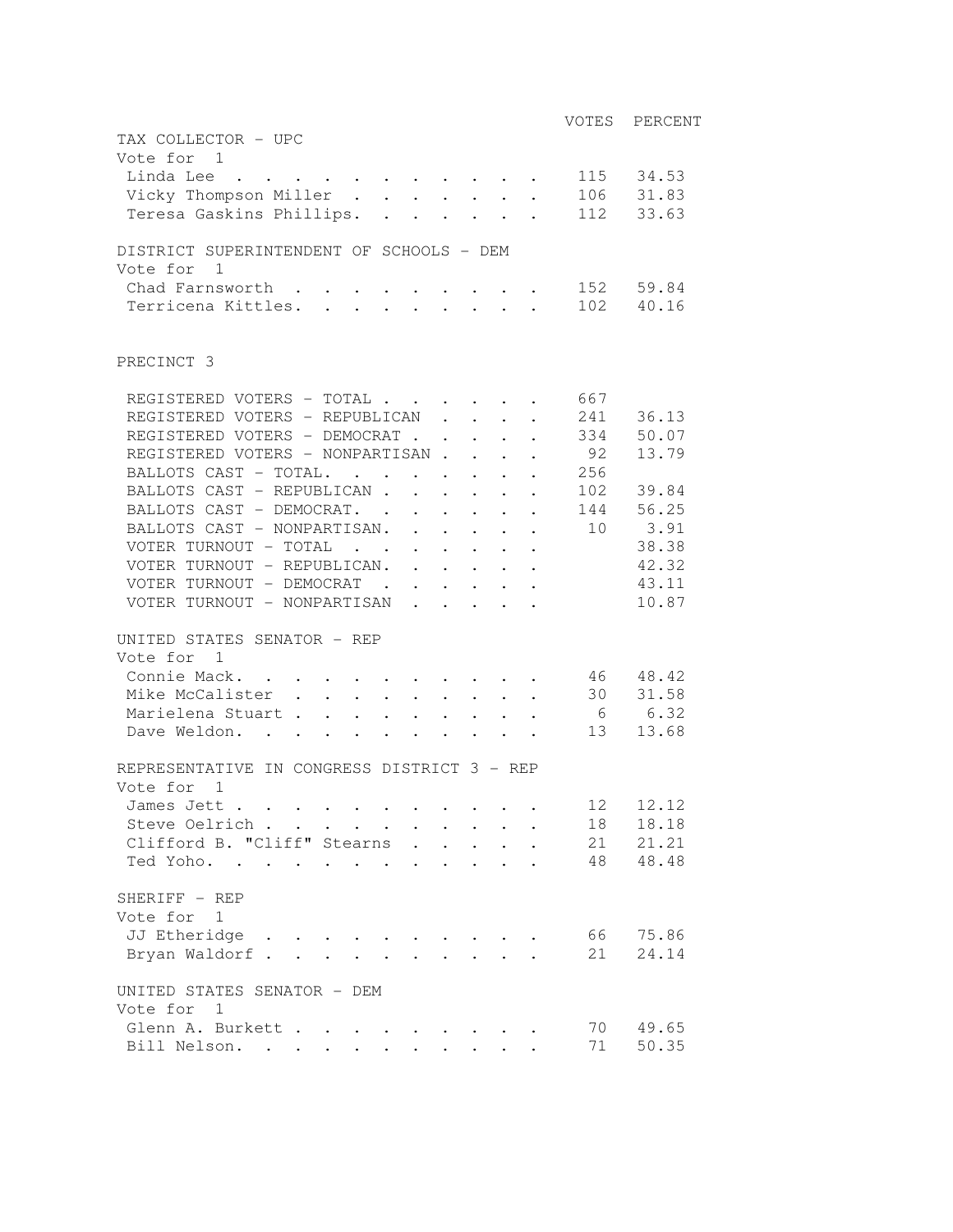|                                                    |      | VOTES PERCENT    |
|----------------------------------------------------|------|------------------|
| SHERIFF - DEM                                      |      |                  |
| Vote for 1                                         |      |                  |
| James D. (Jimmy) Harris. 16 11.11                  |      |                  |
| Gordon Smith 128 88.89                             |      |                  |
|                                                    |      |                  |
| TAX COLLECTOR - UPC                                |      |                  |
| Vote for 1                                         |      |                  |
| Linda Lee 107 41.96                                |      |                  |
| Vicky Thompson Miller 53 20.78                     |      |                  |
| Teresa Gaskins Phillips. 95 37.25                  |      |                  |
|                                                    |      |                  |
| DISTRICT SUPERINTENDENT OF SCHOOLS - DEM           |      |                  |
| Vote for 1                                         |      |                  |
| Chad Farnsworth 127 89.44                          |      |                  |
| Terricena Kittles. 15 10.56                        |      |                  |
|                                                    |      |                  |
| PRECINCT 4                                         |      |                  |
|                                                    |      |                  |
| REGISTERED VOTERS - TOTAL                          | 1200 |                  |
| REGISTERED VOTERS - REPUBLICAN 458 38.17           |      |                  |
| REGISTERED VOTERS - DEMOCRAT                       |      | 618 51.50        |
| REGISTERED VOTERS - NONPARTISAN                    | 124  | 10.33            |
| BALLOTS CAST - TOTAL.                              | 543  |                  |
| BALLOTS CAST - REPUBLICAN                          |      | 223 41.07        |
| BALLOTS CAST - DEMOCRAT. 299 55.06                 |      |                  |
| BALLOTS CAST - NONPARTISAN. 21 3.87                |      |                  |
| VOTER TURNOUT - TOTAL                              |      | 45.25            |
| VOTER TURNOUT - REPUBLICAN.                        |      | 48.69            |
| VOTER TURNOUT - DEMOCRAT                           |      | 48.38            |
| VOTER TURNOUT - NONPARTISAN                        |      | 16.94            |
|                                                    |      |                  |
| UNITED STATES SENATOR - REP                        |      |                  |
| Vote for 1                                         |      |                  |
| Connie Mack. 110 51.40                             |      |                  |
| Mike McCalister 60 28.04                           |      |                  |
| Marielena Stuart                                   | 18   | 8.41             |
| Dave Weldon.                                       |      | 26 12.15         |
|                                                    |      |                  |
| REPRESENTATIVE IN CONGRESS DISTRICT 3 - REP        |      |                  |
| Vote for 1                                         |      |                  |
| James Jett                                         | 37   | 16.89            |
| Steve Oelrich                                      |      | 41 18.72         |
| Clifford B. "Cliff" Stearns                        |      | $69 \quad 31.51$ |
| Ted Yoho.<br>$\cdot$ $\cdot$ $\cdot$               | 72   | 32.88            |
|                                                    |      |                  |
| SHERIFF - REP                                      |      |                  |
| Vote for 1                                         |      |                  |
| JJ Etheridge<br>$\sim$ $\sim$ $\sim$ $\sim$ $\sim$ |      | 143 75.66        |
| Bryan Waldorf                                      | 46   | 24.34            |
|                                                    |      |                  |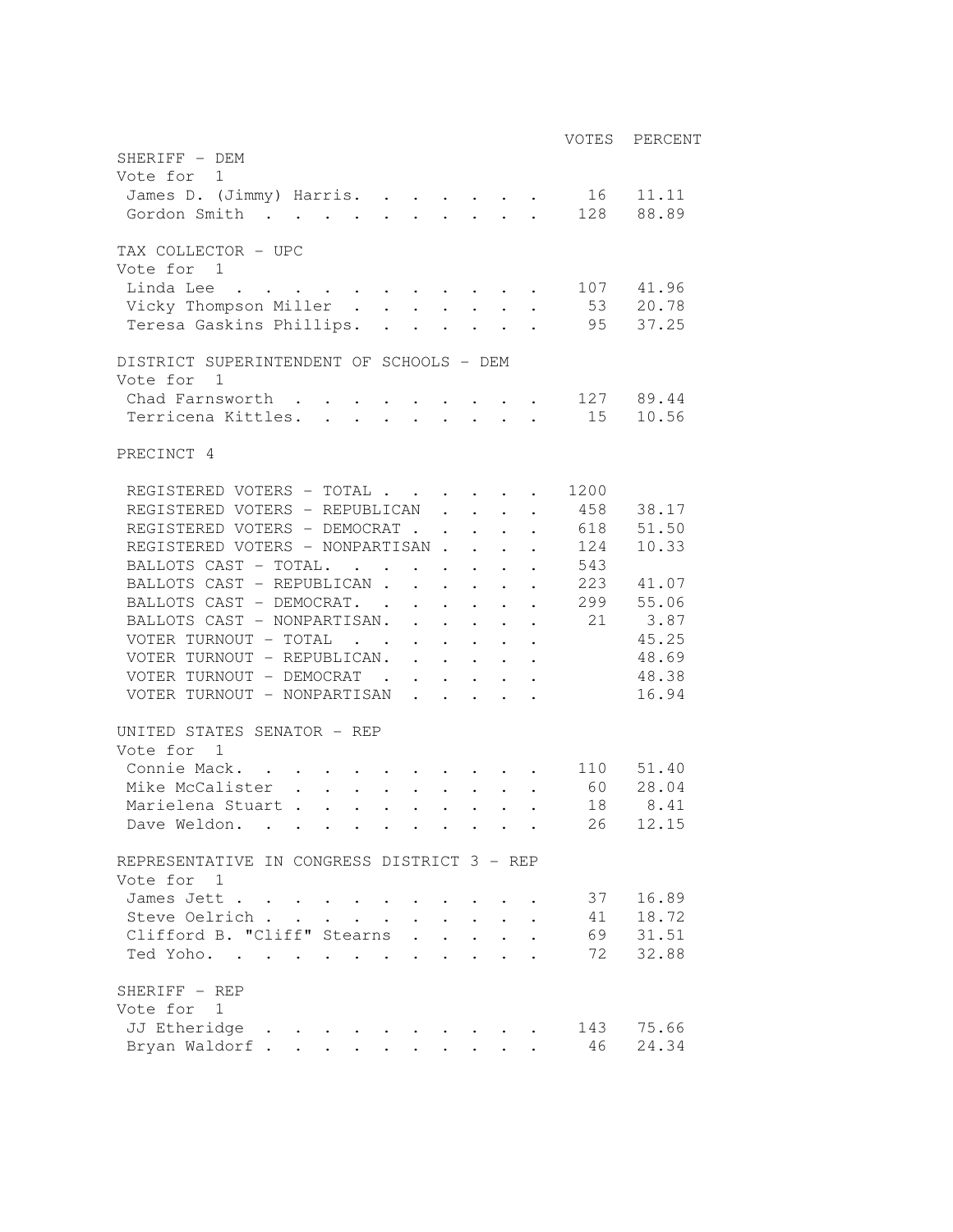|                                                           |                | VOTES PERCENT |
|-----------------------------------------------------------|----------------|---------------|
| UNITED STATES SENATOR - DEM<br>Vote for 1                 |                |               |
| Glenn A. Burkett 124 43.51                                |                |               |
| Bill Nelson.                                              |                | 161 56.49     |
| SHERIFF - DEM<br>Vote for 1                               |                |               |
| James D. (Jimmy) Harris. 28 9.36                          |                |               |
| Gordon Smith 271 90.64                                    |                |               |
| TAX COLLECTOR - UPC<br>Vote for 1                         |                |               |
| Linda Lee 247 46.00                                       |                |               |
| Vicky Thompson Miller 105 19.55                           |                |               |
| Teresa Gaskins Phillips. 185 34.45                        |                |               |
|                                                           |                |               |
| DISTRICT SUPERINTENDENT OF SCHOOLS - DEM<br>Vote for 1    |                |               |
| Chad Farnsworth 256 86.49                                 |                |               |
| Terricena Kittles. 40 13.51                               |                |               |
| PRECINCT 5                                                |                |               |
| REGISTERED VOTERS - TOTAL 1675                            |                |               |
| REGISTERED VOTERS - REPUBLICAN 624 37.25                  |                |               |
| REGISTERED VOTERS - DEMOCRAT                              | . 858          | 51.22         |
| REGISTERED VOTERS - NONPARTISAN                           | 193            | 11.52         |
| BALLOTS CAST - TOTAL.                                     | 686            |               |
| BALLOTS CAST - REPUBLICAN                                 |                | 277 40.38     |
| BALLOTS CAST - DEMOCRAT.                                  | . 381 55.54    |               |
| BALLOTS CAST - NONPARTISAN. 28 4.08                       |                |               |
| VOTER TURNOUT - TOTAL                                     |                | 40.96         |
| VOTER TURNOUT - REPUBLICAN.                               |                | 44.39         |
| VOTER TURNOUT - DEMOCRAT                                  |                | 44.41         |
| VOTER TURNOUT - NONPARTISAN                               |                | 14.51         |
|                                                           |                |               |
| UNITED STATES SENATOR - REP                               |                |               |
| Vote for 1<br>Connie Mack.                                |                | 164 63.57     |
| Mike McCalister .                                         |                | 59 22.87      |
| $\mathbf{L}^{\text{max}}$<br>Marielena Stuart             | 8 <sup>8</sup> | 3.10          |
| $\ddot{\phantom{a}}$<br>Dave Weldon.                      | 27             | 10.47         |
| $\ddot{\phantom{a}}$                                      |                |               |
| REPRESENTATIVE IN CONGRESS DISTRICT 3 - REP<br>Vote for 1 |                |               |
| James Jett                                                |                | 27 9.93       |
| Steve Oelrich<br>$\ddot{\phantom{0}}$                     |                | 70 25.74      |
| Clifford B. "Cliff" Stearns<br>$\mathbf{r}$               | 83             | 30.51         |
| Ted Yoho.                                                 | 92             | 33.82         |
|                                                           |                |               |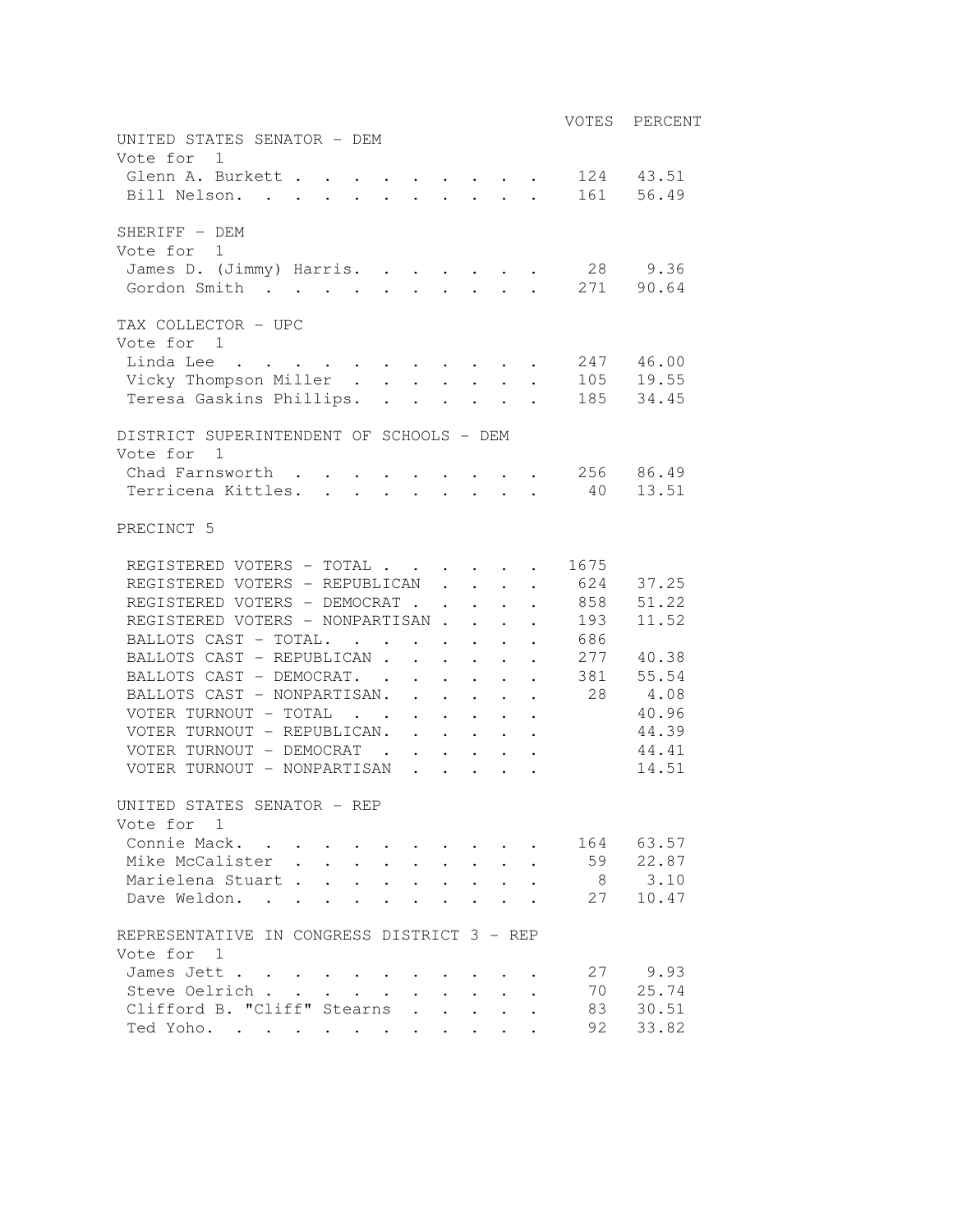|                                                                                                          |                                            |                      |                                                                                        |                      |           | VOTES PERCENT  |
|----------------------------------------------------------------------------------------------------------|--------------------------------------------|----------------------|----------------------------------------------------------------------------------------|----------------------|-----------|----------------|
| SHERIFF - REP                                                                                            |                                            |                      |                                                                                        |                      |           |                |
| Vote for 1                                                                                               |                                            |                      |                                                                                        |                      |           |                |
| JJ Etheridge 126 62.69                                                                                   |                                            |                      |                                                                                        |                      |           |                |
| Bryan Waldorf 75 37.31                                                                                   |                                            |                      |                                                                                        |                      |           |                |
| UNITED STATES SENATOR - DEM                                                                              |                                            |                      |                                                                                        |                      |           |                |
| Vote for<br>$\overline{1}$                                                                               |                                            |                      |                                                                                        |                      |           |                |
| Glenn A. Burkett 116 32.04                                                                               |                                            |                      |                                                                                        |                      |           |                |
| Bill Nelson. 246 67.96                                                                                   |                                            |                      |                                                                                        |                      |           |                |
|                                                                                                          |                                            |                      |                                                                                        |                      |           |                |
| SHERIFF - DEM                                                                                            |                                            |                      |                                                                                        |                      |           |                |
| Vote for 1                                                                                               |                                            |                      |                                                                                        |                      |           |                |
| James D. (Jimmy) Harris.                                                                                 |                                            |                      |                                                                                        |                      | 30 7.89   |                |
| Gordon Smith                                                                                             |                                            |                      |                                                                                        |                      | 350       | 92.11          |
|                                                                                                          |                                            |                      |                                                                                        |                      |           |                |
| TAX COLLECTOR - UPC<br>Vote for 1                                                                        |                                            |                      |                                                                                        |                      |           |                |
| Linda Lee                                                                                                |                                            |                      |                                                                                        |                      | 288 42.17 |                |
| Vicky Thompson Miller 127 18.59                                                                          |                                            |                      |                                                                                        |                      |           |                |
| Teresa Gaskins Phillips. 268 39.24                                                                       |                                            |                      |                                                                                        |                      |           |                |
|                                                                                                          |                                            |                      |                                                                                        |                      |           |                |
| DISTRICT SUPERINTENDENT OF SCHOOLS - DEM                                                                 |                                            |                      |                                                                                        |                      |           |                |
| Vote for 1                                                                                               |                                            |                      |                                                                                        |                      |           |                |
| Chad Farnsworth                                                                                          |                                            |                      |                                                                                        |                      | 299       | 79.52          |
| Terricena Kittles.<br>$\mathcal{L}(\mathcal{A})$ . The contribution of the contribution of $\mathcal{A}$ |                                            |                      |                                                                                        |                      | 77        | 20.48          |
|                                                                                                          |                                            |                      |                                                                                        |                      |           |                |
| SCHOOL BOARD MEMBER DISTRICT 3 - NP                                                                      |                                            |                      |                                                                                        |                      |           |                |
| Vote for 1                                                                                               |                                            |                      |                                                                                        |                      |           |                |
| Roger C. Crews.                                                                                          |                                            |                      |                                                                                        |                      | 126 19.21 |                |
| Randy Jones.                                                                                             |                                            |                      |                                                                                        |                      | 530 80.79 |                |
| PRECINCT 6                                                                                               |                                            |                      |                                                                                        |                      |           |                |
|                                                                                                          |                                            |                      |                                                                                        |                      |           |                |
| REGISTERED VOTERS - TOTAL                                                                                |                                            |                      |                                                                                        |                      | 756       |                |
| REGISTERED VOTERS - REPUBLICAN                                                                           | $\mathbf{r}$ $\mathbf{r}$                  |                      |                                                                                        |                      | 353 46.69 |                |
| REGISTERED VOTERS - DEMOCRAT                                                                             |                                            |                      |                                                                                        |                      | 314 41.53 |                |
| REGISTERED VOTERS - NONPARTISAN                                                                          |                                            |                      |                                                                                        |                      | 89        | 11.77          |
| BALLOTS CAST - TOTAL.                                                                                    |                                            |                      |                                                                                        |                      | 318       |                |
| BALLOTS CAST - REPUBLICAN                                                                                |                                            | $\ddot{\phantom{0}}$ | $\ddot{\phantom{0}}$                                                                   |                      | 165 51.89 |                |
| BALLOTS CAST - DEMOCRAT. .                                                                               | $\ddot{\phantom{0}}$                       | $\ddot{\phantom{0}}$ | $\ddot{\phantom{0}}$                                                                   | $\ddot{\phantom{a}}$ | 146 45.91 | 2.20           |
| BALLOTS CAST - NONPARTISAN.<br>$\mathbf{r}$<br>VOTER TURNOUT - TOTAL                                     | $\sim$ $\sim$<br>$\ddot{\phantom{a}}$      |                      | $\mathbf{L} = \mathbf{L}$<br>$\mathbf{L}^{\text{max}}$ , and $\mathbf{L}^{\text{max}}$ | $\ddot{\phantom{a}}$ | 7         |                |
| VOTER TURNOUT - REPUBLICAN.                                                                              | $\mathbf{1}$ . $\mathbf{1}$ . $\mathbf{1}$ |                      |                                                                                        |                      |           | 42.06<br>46.74 |
| VOTER TURNOUT - DEMOCRAT .                                                                               |                                            |                      |                                                                                        |                      |           | 46.50          |
| VOTER TURNOUT - NONPARTISAN                                                                              |                                            |                      |                                                                                        |                      |           | 7.87           |
|                                                                                                          |                                            |                      |                                                                                        |                      |           |                |
| UNITED STATES SENATOR - REP                                                                              |                                            |                      |                                                                                        |                      |           |                |
| Vote for 1                                                                                               |                                            |                      |                                                                                        |                      |           |                |
| Connie Mack.                                                                                             |                                            |                      |                                                                                        |                      | 76 48.10  |                |
| Mike McCalister                                                                                          |                                            |                      | $\ddot{\phantom{a}}$ .                                                                 |                      |           | 41 25.95       |
| Marielena Stuart                                                                                         |                                            |                      |                                                                                        |                      |           | 13 8.23        |
| Dave Weldon.<br>$\mathcal{L}^{\text{max}}$                                                               | $\mathcal{L}^{\text{max}}$                 |                      | $\ddot{\phantom{1}}$                                                                   |                      | 28        | 17.72          |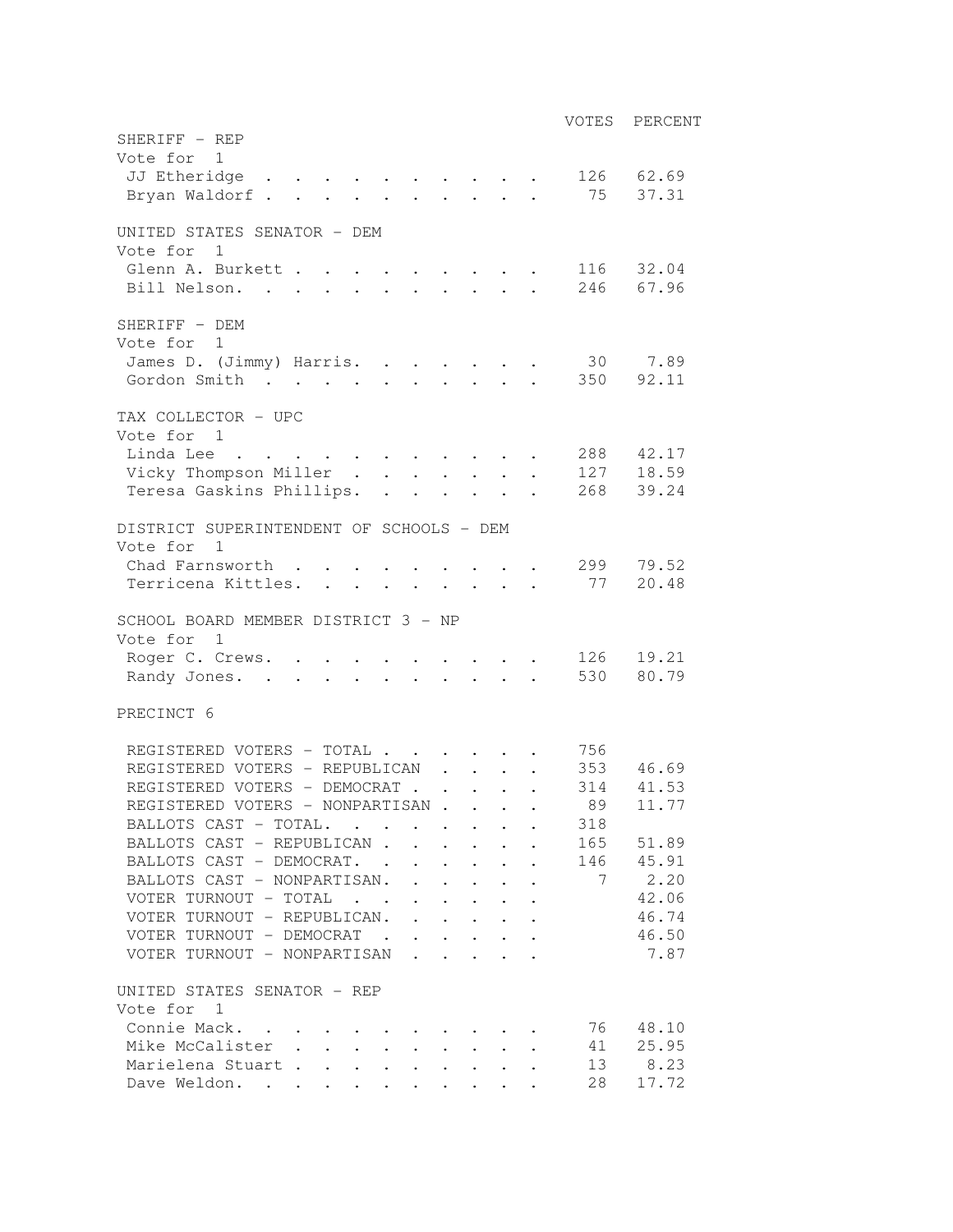| REPRESENTATIVE IN CONGRESS DISTRICT 3 - REP<br>Vote for<br>$\overline{1}$                                                                                     | VOTES<br>PERCENT |
|---------------------------------------------------------------------------------------------------------------------------------------------------------------|------------------|
| James Jett                                                                                                                                                    | 11.66<br>19      |
| Steve Oelrich<br>$\mathbf{r}$ , $\mathbf{r}$ , $\mathbf{r}$ , $\mathbf{r}$<br>$\bullet$ .<br><br><br><br><br><br><br><br><br><br><br><br>                     | 33<br>20.25      |
| Clifford B. "Cliff" Stearns<br>$\ddot{\phantom{a}}$<br>$\ddot{\phantom{0}}$<br>$\ddot{\phantom{1}}$                                                           | 28.22<br>46      |
| Ted Yoho.<br>$\ddot{\phantom{a}}$<br>$\ddot{\phantom{0}}$                                                                                                     | 65<br>39.88      |
|                                                                                                                                                               |                  |
| SHERIFF - REP<br>Vote for<br>-1<br>JJ Etheridge<br>$\sim 100$ km s $^{-1}$                                                                                    | 57.78<br>78      |
| Bryan Waldorf<br>$\cdot$ $\cdot$ $\cdot$ $\cdot$ $\cdot$ 57                                                                                                   | 42.22            |
| UNITED STATES SENATOR - DEM<br>Vote for<br>1<br>Glenn A. Burkett                                                                                              | 45.71<br>64      |
| Bill Nelson.                                                                                                                                                  | 76<br>54.29      |
| SHERIFF - DEM<br>Vote for<br>1<br>James D. (Jimmy) Harris.                                                                                                    | 12 8.39          |
| Gordon Smith<br>$\ddot{\phantom{a}}$                                                                                                                          | 131<br>91.61     |
|                                                                                                                                                               |                  |
| TAX COLLECTOR - UPC<br>Vote for 1<br>Linda Lee<br>$\mathcal{L}(\mathcal{A})$ , and $\mathcal{L}(\mathcal{A})$ , and                                           | 125<br>39.94     |
| Vicky Thompson Miller<br>$\mathbf{r} = \mathbf{r} + \mathbf{r}$                                                                                               | 62 19.81         |
| Teresa Gaskins Phillips. .                                                                                                                                    | 40.26<br>126     |
| DISTRICT SUPERINTENDENT OF SCHOOLS - DEM<br>Vote for<br>$\overline{1}$                                                                                        |                  |
| Chad Farnsworth.                                                                                                                                              | 86.71<br>124     |
| Terricena Kittles.<br>$\mathbf{r}$ and $\mathbf{r}$<br>$\mathbf{r}$ . The set of $\mathbf{r}$                                                                 | 13.29<br>19      |
| PRECINCT 7                                                                                                                                                    |                  |
| REGISTERED VOTERS - TOTAL                                                                                                                                     | 1241             |
| REGISTERED VOTERS - REPUBLICAN                                                                                                                                | 21.60<br>268     |
| REGISTERED VOTERS - DEMOCRAT.                                                                                                                                 | 68.57<br>851     |
| REGISTERED VOTERS - NONPARTISAN .                                                                                                                             | 122<br>9.83      |
| BALLOTS CAST - TOTAL.<br>$\sim$ $\sim$ $\sim$<br>$\sim$ $\sim$                                                                                                | 426              |
| BALLOTS CAST - REPUBLICAN.<br>$\overline{a}$                                                                                                                  | 19.72<br>84      |
| BALLOTS CAST - DEMOCRAT. .<br>$\ddot{\phantom{0}}$<br>$\mathbf{L}$<br>$\ddot{\phantom{a}}$<br>$\ddot{\phantom{a}}$                                            | 76.29<br>325     |
| BALLOTS CAST - NONPARTISAN.<br>$\mathbf{r}$<br>$\ddot{\phantom{a}}$<br>$\cdot$<br>$\ddot{\phantom{a}}$                                                        | 3.99<br>17       |
| VOTER TURNOUT - TOTAL<br>$\mathbf{r}$ . The set of $\mathbf{r}$<br>$\mathcal{L}^{\text{max}}$<br>$\mathbf{L}$<br>$\ddot{\phantom{a}}$<br>$\ddot{\phantom{a}}$ | 34.33            |
| VOTER TURNOUT - REPUBLICAN.<br>$\ddot{\phantom{a}}$<br>$\ddot{\phantom{0}}$                                                                                   | 31.34            |
| VOTER TURNOUT - DEMOCRAT.<br>$\ddot{\phantom{0}}$<br>$\ddot{\phantom{a}}$<br>$\ddot{\phantom{a}}$<br>$\ddot{\phantom{a}}$<br>$\ddot{\phantom{0}}$             | 38.19            |
| VOTER TURNOUT - NONPARTISAN                                                                                                                                   | 13.93            |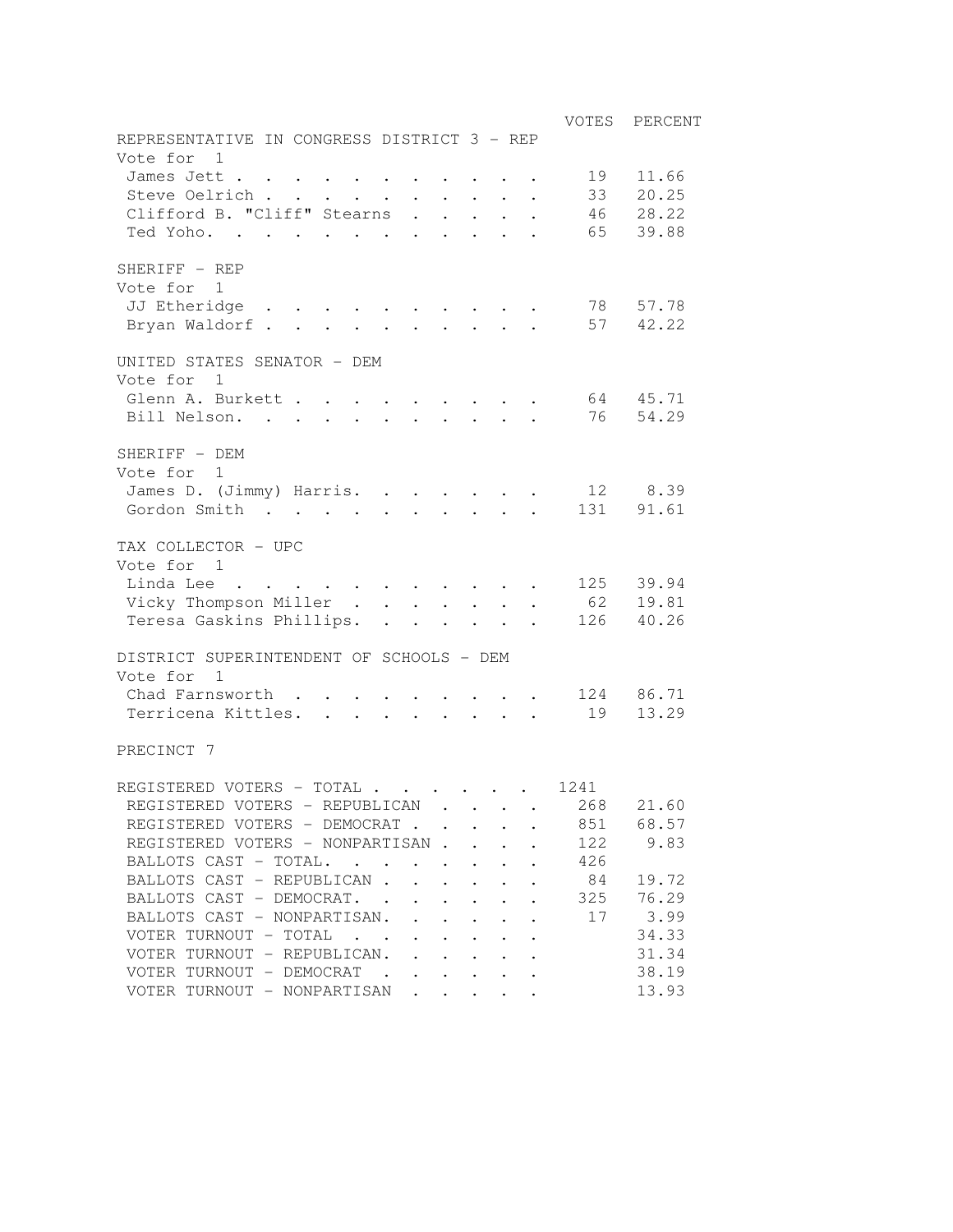|                                                                                                                                                                           |                | VOTES PERCENT          |
|---------------------------------------------------------------------------------------------------------------------------------------------------------------------------|----------------|------------------------|
| UNITED STATES SENATOR - REP<br>Vote for 1                                                                                                                                 |                |                        |
| Connie Mack.<br>$\sim$<br>$\ddot{\phantom{a}}$<br>$\sim$                                                                                                                  | 44 54.32       |                        |
| Mike McCalister<br>$\ddot{\phantom{a}}$                                                                                                                                   | 23             | 28.40                  |
| Marielena Stuart<br>$\mathbf{L}^{\text{max}}$<br>$\mathbf{L}$<br>$\mathbf{L}$                                                                                             |                | 4.94                   |
| Dave Weldon<br>$\mathbf{L}$                                                                                                                                               |                | 10 12.35               |
| REPRESENTATIVE IN CONGRESS DISTRICT 3 - REP                                                                                                                               |                |                        |
| Vote for<br>1                                                                                                                                                             |                |                        |
| James Jett                                                                                                                                                                | 10             | 12.05                  |
| Steve Oelrich<br>$\sim$<br>$\mathbf{L}^{\text{max}}$ , and $\mathbf{L}^{\text{max}}$                                                                                      |                | 16  19.28<br>14  16.87 |
| Clifford B. "Cliff" Stearns<br>$\ddot{\phantom{0}}$<br>$\mathbf{L}$                                                                                                       | 43             |                        |
| Ted Yoho.<br>$\sim$<br>$\mathbf{r}$                                                                                                                                       |                | 51.81                  |
| SHERIFF - REP                                                                                                                                                             |                |                        |
| Vote for 1                                                                                                                                                                |                |                        |
| JJ Etheridge<br>Bryan Waldorf                                                                                                                                             | 42 59.15<br>29 | 40.85                  |
|                                                                                                                                                                           |                |                        |
| UNITED STATES SENATOR - DEM                                                                                                                                               |                |                        |
| Vote for<br>$\mathbf{1}$                                                                                                                                                  |                |                        |
| Glenn A. Burkett 78                                                                                                                                                       |                | 25.00<br>75.00         |
| Bill Nelson. 234                                                                                                                                                          |                |                        |
| SHERIFF - DEM                                                                                                                                                             |                |                        |
| Vote for 1                                                                                                                                                                |                |                        |
| James D. (Jimmy) Harris.                                                                                                                                                  | 33             | 10.34                  |
| Gordon Smith                                                                                                                                                              | 286            | 89.66                  |
| TAX COLLECTOR - UPC                                                                                                                                                       |                |                        |
| Vote for 1                                                                                                                                                                |                |                        |
| Linda Lee                                                                                                                                                                 |                | 181 43.30              |
| Vicky Thompson Miller<br>$\ddot{\phantom{a}}$<br>$\sim$                                                                                                                   |                | 75 17.94               |
| Teresa Gaskins Phillips.<br>$\mathbf{1}$ $\mathbf{1}$ $\mathbf{1}$ $\mathbf{1}$ $\mathbf{1}$                                                                              |                | 162 38.76              |
| DISTRICT SUPERINTENDENT OF SCHOOLS - DEM                                                                                                                                  |                |                        |
| Vote for<br>$\overline{1}$                                                                                                                                                |                |                        |
| Chad Farnsworth<br>$\mathbf{r}$ . The set of $\mathbf{r}$<br>$\mathbf{A}^{\text{max}}$ , and $\mathbf{A}^{\text{max}}$<br>$\sim 100$ km s $^{-1}$<br>$\ddot{\phantom{a}}$ |                | 199 62.38              |
| Terricena Kittles.<br>$\mathbf{r} = \mathbf{r} + \mathbf{r} + \mathbf{r} + \mathbf{r} + \mathbf{r} + \mathbf{r} + \mathbf{r}$                                             | 120            | 37.62                  |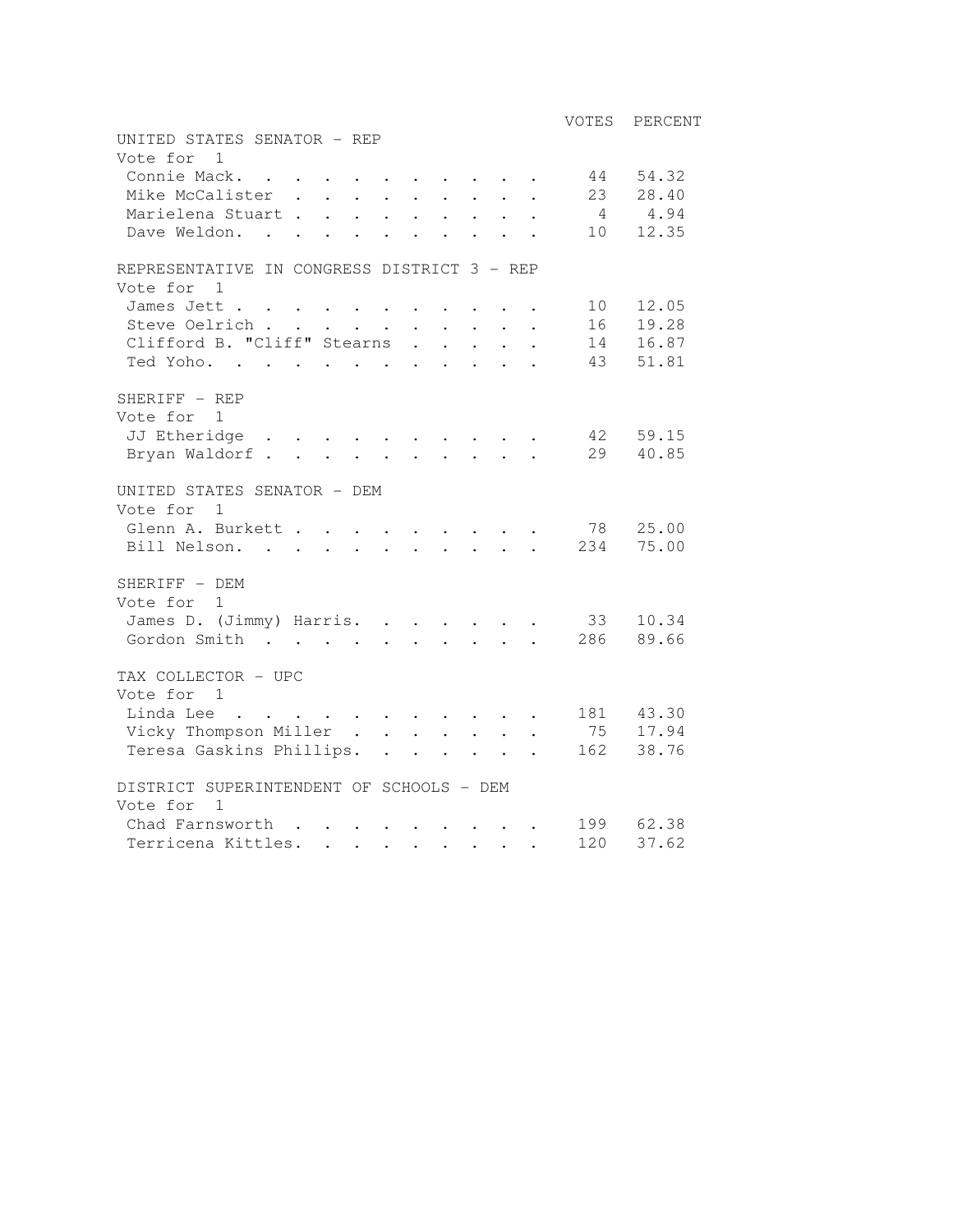PRECINCT 8

VOTES PERCENT

| REGISTERED VOTERS - TOTAL                                                                                                                                                                                                                     |  |                                                                  |                            | 1705 |           |
|-----------------------------------------------------------------------------------------------------------------------------------------------------------------------------------------------------------------------------------------------|--|------------------------------------------------------------------|----------------------------|------|-----------|
| REGISTERED VOTERS - REPUBLICAN                                                                                                                                                                                                                |  | $\mathbf{r} = \mathbf{r} + \mathbf{r} + \mathbf{r} + \mathbf{r}$ |                            | 778  | 45.63     |
| REGISTERED VOTERS - DEMOCRAT                                                                                                                                                                                                                  |  |                                                                  | $\ddot{\phantom{a}}$       | 733  | 42.99     |
| REGISTERED VOTERS - NONPARTISAN                                                                                                                                                                                                               |  |                                                                  |                            | 194  | 11.38     |
| BALLOTS CAST - TOTAL.                                                                                                                                                                                                                         |  |                                                                  |                            | 729  |           |
| BALLOTS CAST - REPUBLICAN.                                                                                                                                                                                                                    |  | $\mathbf{r} = \mathbf{r} - \mathbf{r} = \mathbf{r} - \mathbf{r}$ |                            | 374  | 51.30     |
| BALLOTS CAST - DEMOCRAT.                                                                                                                                                                                                                      |  |                                                                  |                            | 332  | 45.54     |
| BALLOTS CAST - NONPARTISAN.                                                                                                                                                                                                                   |  |                                                                  |                            | 23   | 3.16      |
| VOTER TURNOUT - TOTAL                                                                                                                                                                                                                         |  |                                                                  |                            |      | 42.76     |
| VOTER TURNOUT - REPUBLICAN.                                                                                                                                                                                                                   |  | $\mathcal{A}=\mathcal{A}=\mathcal{A}=\mathcal{A}=\mathcal{A}$    |                            |      | 48.07     |
|                                                                                                                                                                                                                                               |  |                                                                  |                            |      | 45.29     |
| VOTER TURNOUT - DEMOCRAT<br>VOTER TURNOUT - NONPARTISAN                                                                                                                                                                                       |  |                                                                  |                            |      |           |
|                                                                                                                                                                                                                                               |  |                                                                  |                            |      | 11.86     |
| UNITED STATES SENATOR - REP                                                                                                                                                                                                                   |  |                                                                  |                            |      |           |
| Vote for 1                                                                                                                                                                                                                                    |  |                                                                  |                            |      |           |
| Connie Mack.<br>. The contract of the contract of the contract $\mathcal{L}_\text{c}$                                                                                                                                                         |  |                                                                  |                            |      | 201 57.10 |
| Mike McCalister.                                                                                                                                                                                                                              |  |                                                                  | $\ddot{\phantom{0}}$       | 78   | 22.16     |
| $\begin{array}{ccccccccc} \star & \star & \star & \star & \star & \star & \star & \star \\ \star & \star & \star & \star & \star & \star & \star & \star \end{array}$<br>Marielena Stuart                                                     |  | $\mathcal{A}^{\mathcal{A}}$ , and $\mathcal{A}^{\mathcal{A}}$    |                            |      | 17 4.83   |
|                                                                                                                                                                                                                                               |  | $\mathbf{L}$ and $\mathbf{L}$                                    |                            | 56   |           |
| Dave Weldon.                                                                                                                                                                                                                                  |  |                                                                  |                            |      | 15.91     |
| REPRESENTATIVE IN CONGRESS DISTRICT 3 - REP                                                                                                                                                                                                   |  |                                                                  |                            |      |           |
| Vote for 1                                                                                                                                                                                                                                    |  |                                                                  |                            |      |           |
|                                                                                                                                                                                                                                               |  |                                                                  |                            | 43   | 11.59     |
| James Jett<br>Steve Oelrich<br>$\mathbf{r}$ , $\mathbf{r}$ , $\mathbf{r}$ , $\mathbf{r}$ , $\mathbf{r}$ , $\mathbf{r}$                                                                                                                        |  |                                                                  |                            | 64   | 17.25     |
| Clifford B. "Cliff" Stearns                                                                                                                                                                                                                   |  |                                                                  | $\mathcal{L}^{\text{max}}$ | 100  |           |
|                                                                                                                                                                                                                                               |  |                                                                  |                            |      | 26.95     |
| Ted Yoho.                                                                                                                                                                                                                                     |  |                                                                  |                            | 164  | 44.20     |
| SHERIFF - REP                                                                                                                                                                                                                                 |  |                                                                  |                            |      |           |
|                                                                                                                                                                                                                                               |  |                                                                  |                            |      |           |
| Vote for<br>1                                                                                                                                                                                                                                 |  |                                                                  |                            |      |           |
| JJ Etheridge<br>. The second contract of the second contract of the second contract of the second contract of the second contract of the second contract of the second contract of the second contract of the second contract of the second c |  |                                                                  |                            |      | 181 61.56 |
| Bryan Waldorf                                                                                                                                                                                                                                 |  |                                                                  |                            | 113  | 38.44     |
| UNITED STATES SENATOR - DEM                                                                                                                                                                                                                   |  |                                                                  |                            |      |           |
| Vote for<br>$\mathbf{1}$                                                                                                                                                                                                                      |  |                                                                  |                            |      |           |
| Glenn A. Burkett 95                                                                                                                                                                                                                           |  |                                                                  |                            |      | 29.69     |
| Bill Nelson.                                                                                                                                                                                                                                  |  |                                                                  |                            | 225  | 70.31     |
| $\mathbf{r}$ , and $\mathbf{r}$ , and $\mathbf{r}$ , and $\mathbf{r}$ , and $\mathbf{r}$ , and $\mathbf{r}$                                                                                                                                   |  |                                                                  |                            |      |           |
| SHERIFF - DEM                                                                                                                                                                                                                                 |  |                                                                  |                            |      |           |
| Vote for 1                                                                                                                                                                                                                                    |  |                                                                  |                            |      |           |
|                                                                                                                                                                                                                                               |  |                                                                  |                            |      | 23 6.93   |
| James D. (Jimmy) Harris.                                                                                                                                                                                                                      |  |                                                                  |                            |      |           |
| Gordon Smith<br>$\mathbf{r}$ , $\mathbf{r}$ , $\mathbf{r}$ , $\mathbf{r}$                                                                                                                                                                     |  |                                                                  |                            | 309  | 93.07     |
| TAX COLLECTOR - UPC                                                                                                                                                                                                                           |  |                                                                  |                            |      |           |
| Vote for 1                                                                                                                                                                                                                                    |  |                                                                  |                            |      |           |
| Linda Lee<br>$\mathbf{r}$ , and $\mathbf{r}$ , and $\mathbf{r}$                                                                                                                                                                               |  |                                                                  |                            | 315  | 43.63     |
| Vicky Thompson Miller.                                                                                                                                                                                                                        |  |                                                                  |                            | 110  | 15.24     |
|                                                                                                                                                                                                                                               |  |                                                                  |                            |      |           |
| Teresa Gaskins Phillips. .<br><b>Contract Contract Contract</b>                                                                                                                                                                               |  |                                                                  |                            | 297  | 41.14     |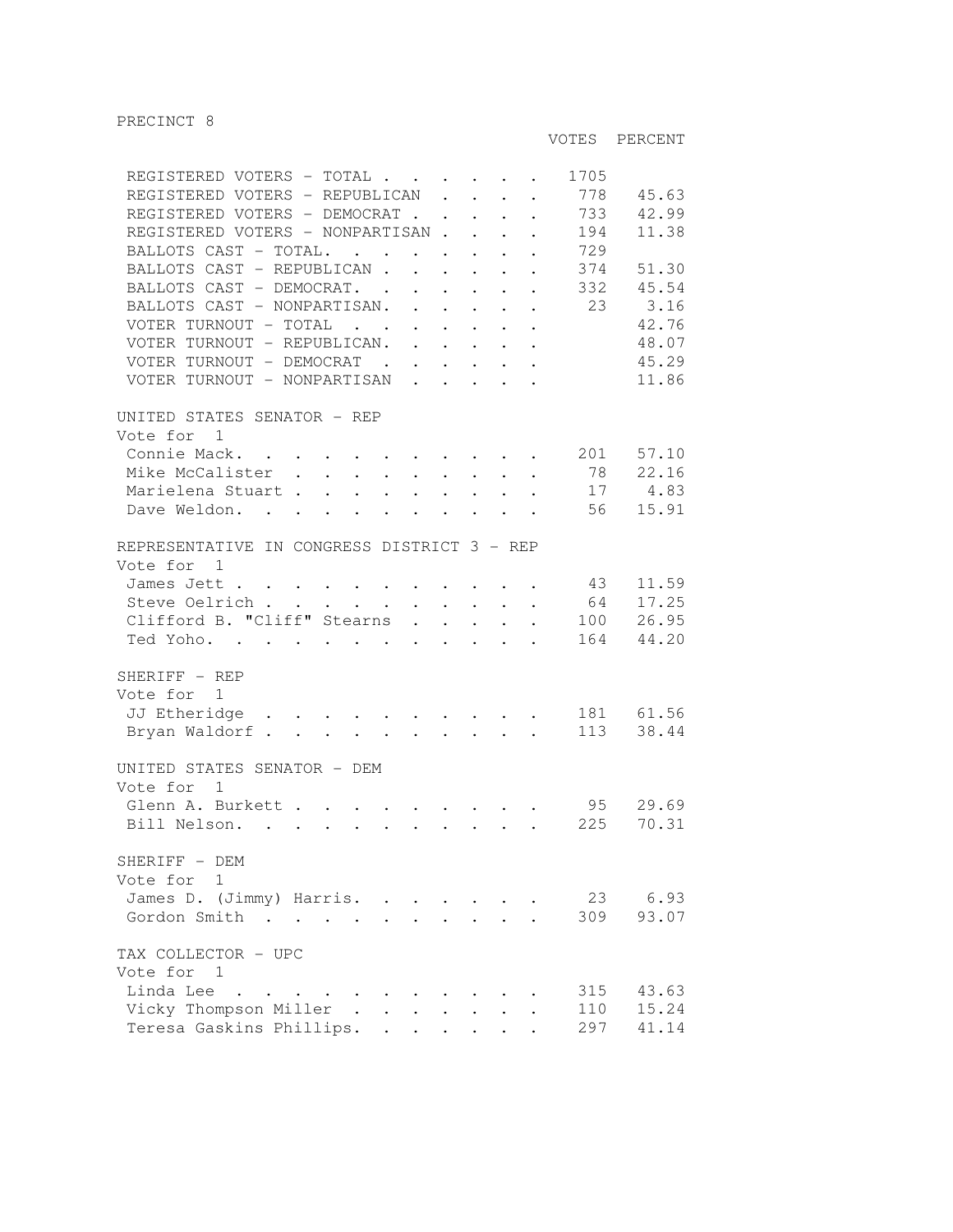|                                                                                                                                                                                                                                               |                                                                           |                                               |                 | VOTES          | PERCENT        |
|-----------------------------------------------------------------------------------------------------------------------------------------------------------------------------------------------------------------------------------------------|---------------------------------------------------------------------------|-----------------------------------------------|-----------------|----------------|----------------|
| DISTRICT SUPERINTENDENT OF SCHOOLS - DEM                                                                                                                                                                                                      |                                                                           |                                               |                 |                |                |
| Vote for 1                                                                                                                                                                                                                                    |                                                                           |                                               |                 |                |                |
| Chad Farnsworth                                                                                                                                                                                                                               | $\sim$ $-$<br>$\bullet$ .<br><br><br><br><br><br><br><br><br><br><br><br> | $\bullet$ , $\bullet$ , $\bullet$ , $\bullet$ | $\sim$          | 296<br>33      | 89.97<br>10.03 |
| Terricena Kittles.                                                                                                                                                                                                                            |                                                                           |                                               |                 |                |                |
| SCHOOL BOARD MEMBER DISTRICT 3 - NP                                                                                                                                                                                                           |                                                                           |                                               |                 |                |                |
| Vote for 1                                                                                                                                                                                                                                    |                                                                           |                                               |                 |                |                |
| Roger C. Crews.                                                                                                                                                                                                                               |                                                                           |                                               | $\sim 10^{-10}$ |                | 110 15.71      |
| Randy Jones.                                                                                                                                                                                                                                  |                                                                           |                                               |                 |                | 590 84.29      |
| PRECINCT 9                                                                                                                                                                                                                                    |                                                                           |                                               |                 |                |                |
|                                                                                                                                                                                                                                               |                                                                           |                                               |                 | VOTES          | PERCENT        |
| REGISTERED VOTERS - TOTAL                                                                                                                                                                                                                     |                                                                           |                                               |                 | 1354           |                |
| REGISTERED VOTERS - REPUBLICAN                                                                                                                                                                                                                |                                                                           |                                               |                 | 466            | 34.42          |
| REGISTERED VOTERS - DEMOCRAT                                                                                                                                                                                                                  |                                                                           |                                               |                 |                | 692 51.11      |
| REGISTERED VOTERS - NONPARTISAN                                                                                                                                                                                                               |                                                                           |                                               |                 | 196            | 14.48          |
| BALLOTS CAST - TOTAL.                                                                                                                                                                                                                         |                                                                           |                                               |                 | 460            |                |
| BALLOTS CAST - REPUBLICAN                                                                                                                                                                                                                     |                                                                           |                                               |                 |                | 197 42.83      |
| BALLOTS CAST - DEMOCRAT.                                                                                                                                                                                                                      |                                                                           |                                               |                 |                | 240 52.17      |
| BALLOTS CAST - NONPARTISAN.                                                                                                                                                                                                                   |                                                                           |                                               |                 | 23             | 5.00           |
| VOTER TURNOUT - TOTAL                                                                                                                                                                                                                         |                                                                           |                                               |                 |                | 33.97          |
| VOTER TURNOUT - REPUBLICAN.                                                                                                                                                                                                                   |                                                                           |                                               |                 |                | 42.27          |
| VOTER TURNOUT - DEMOCRAT                                                                                                                                                                                                                      |                                                                           |                                               |                 |                | 34.68          |
| VOTER TURNOUT - NONPARTISAN                                                                                                                                                                                                                   |                                                                           |                                               |                 |                | 11.73          |
|                                                                                                                                                                                                                                               |                                                                           |                                               |                 |                |                |
| UNITED STATES SENATOR - REP                                                                                                                                                                                                                   |                                                                           |                                               |                 |                |                |
| Vote for 1                                                                                                                                                                                                                                    |                                                                           |                                               |                 |                |                |
| Connie Mack.                                                                                                                                                                                                                                  |                                                                           |                                               |                 |                | 100 54.64      |
| Mike McCalister 46 25.14                                                                                                                                                                                                                      |                                                                           |                                               |                 |                |                |
| Marielena Stuart                                                                                                                                                                                                                              |                                                                           |                                               |                 | 8 <sup>8</sup> | 4.37           |
| Dave Weldon.<br>. The contract of the contract of the contract of the contract of the contract of the contract of the contract of the contract of the contract of the contract of the contract of the contract of the contract of the contrac |                                                                           |                                               |                 | 29             | 15.85          |
| REPRESENTATIVE IN CONGRESS DISTRICT 3 - REP                                                                                                                                                                                                   |                                                                           |                                               |                 |                |                |
| Vote for 1                                                                                                                                                                                                                                    |                                                                           |                                               |                 |                |                |
| James Jett                                                                                                                                                                                                                                    |                                                                           |                                               |                 | 22             | 11.34          |
| Steve Oelrich                                                                                                                                                                                                                                 |                                                                           |                                               |                 | 31             | 15.98          |
| Clifford B. "Cliff" Stearns                                                                                                                                                                                                                   |                                                                           |                                               |                 | 58             | 29.90          |
| Ted Yoho.                                                                                                                                                                                                                                     |                                                                           |                                               |                 | 83             | 42.78          |
|                                                                                                                                                                                                                                               |                                                                           |                                               |                 |                |                |
| SHERIFF - REP                                                                                                                                                                                                                                 |                                                                           |                                               |                 |                |                |
| Vote for 1                                                                                                                                                                                                                                    |                                                                           |                                               |                 |                |                |
| JJ Etheridge                                                                                                                                                                                                                                  |                                                                           |                                               |                 | 92             | 58.97          |
| Bryan Waldorf                                                                                                                                                                                                                                 |                                                                           |                                               |                 |                | 64 41.03       |
| UNITED STATES SENATOR - DEM                                                                                                                                                                                                                   |                                                                           |                                               |                 |                |                |
| Vote for<br>1                                                                                                                                                                                                                                 |                                                                           |                                               |                 |                |                |
| Glenn A. Burkett                                                                                                                                                                                                                              |                                                                           |                                               |                 | 89             | 37.87          |
| Bill Nelson.                                                                                                                                                                                                                                  |                                                                           |                                               |                 | 146            | 62.13          |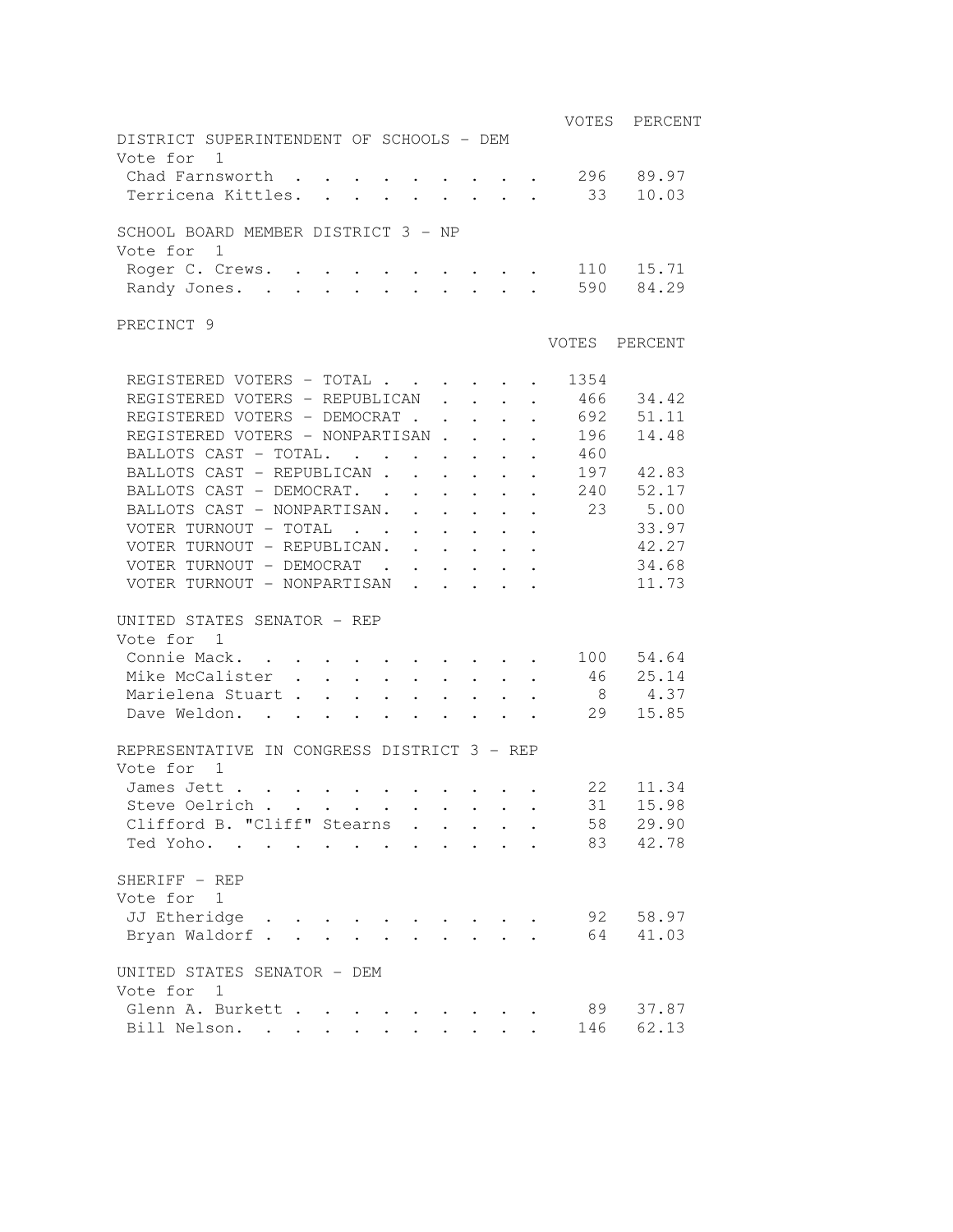|                                                                                                                                           | VOTES | PERCENT   |
|-------------------------------------------------------------------------------------------------------------------------------------------|-------|-----------|
| SHERIFF - DEM                                                                                                                             |       |           |
| Vote for 1                                                                                                                                |       |           |
| James D. (Jimmy) Harris.                                                                                                                  |       | 21 8.75   |
| Gordon Smith                                                                                                                              |       | 219 91.25 |
|                                                                                                                                           |       |           |
| TAX COLLECTOR - UPC                                                                                                                       |       |           |
| Vote for 1                                                                                                                                |       |           |
| Linda Lee                                                                                                                                 |       | 207 45.90 |
| Vicky Thompson Miller                                                                                                                     |       | 66 14.63  |
| Teresa Gaskins Phillips.                                                                                                                  |       | 178 39.47 |
|                                                                                                                                           |       |           |
|                                                                                                                                           |       |           |
| DISTRICT SUPERINTENDENT OF SCHOOLS - DEM                                                                                                  |       |           |
| Vote for 1<br>Chad Farnsworth                                                                                                             |       | 186 78.15 |
| $\mathcal{L}(\mathbf{A})$ and $\mathcal{L}(\mathbf{A})$ and $\mathcal{L}(\mathbf{A})$ and $\mathcal{L}(\mathbf{A})$<br>Terricena Kittles. |       | 52 21.85  |
|                                                                                                                                           |       |           |
| PRECINCT 10                                                                                                                               |       |           |
| REGISTERED VOTERS - TOTAL                                                                                                                 | 915   |           |
| REGISTERED VOTERS - REPUBLICAN                                                                                                            |       | 458 50.05 |
| REGISTERED VOTERS - DEMOCRAT<br>$\mathcal{L}$ . The set of $\mathcal{L}$                                                                  |       | 353 38.58 |
| REGISTERED VOTERS - NONPARTISAN.<br>$\cdot$ $\cdot$ $\cdot$ $\cdot$                                                                       | 104   | 11.37     |
| BALLOTS CAST - TOTAL.                                                                                                                     | 413   |           |
| BALLOTS CAST - REPUBLICAN                                                                                                                 |       | 237 57.38 |
| BALLOTS CAST - DEMOCRAT.                                                                                                                  |       | 161 38.98 |
| BALLOTS CAST - NONPARTISAN.                                                                                                               |       | 15 3.63   |
| VOTER TURNOUT - TOTAL                                                                                                                     |       | 45.14     |
| VOTER TURNOUT - REPUBLICAN.                                                                                                               |       | 51.75     |
| VOTER TURNOUT - DEMOCRAT                                                                                                                  |       | 45.61     |
| VOTER TURNOUT - NONPARTISAN                                                                                                               |       | 14.42     |
| UNITED STATES SENATOR - REP                                                                                                               |       |           |
| Vote for 1                                                                                                                                |       |           |
| Connie Mack.<br>$\sim$ $\sim$<br>$\sim$ $-$<br>$\mathcal{L}(\mathcal{A})$ . The contribution of the contribution of $\mathcal{A}$         |       | 113 49.56 |
| Mike McCalister                                                                                                                           | 44    | 19.30     |
| Marielena Stuart                                                                                                                          | 11    | 4.82      |
| Dave Weldon.                                                                                                                              | 60    | 26.32     |
|                                                                                                                                           |       |           |
| REPRESENTATIVE IN CONGRESS DISTRICT 3 - REP                                                                                               |       |           |
| Vote for 1                                                                                                                                |       |           |
| James Jett<br>$\bullet$ .                                                                                                                 | 37    | 15.61     |
| Steve Oelrich.<br>$\mathbf{L}^{\text{max}}$                                                                                               | 35    | 14.77     |
| Clifford B. "Cliff" Stearns                                                                                                               | 68    | 28.69     |
| Ted Yoho.                                                                                                                                 | 97    | 40.93     |
|                                                                                                                                           |       |           |
| SHERIFF - REP                                                                                                                             |       |           |
| Vote for 1                                                                                                                                |       |           |
| JJ Etheridge                                                                                                                              |       | 132 69.11 |
| Bryan Waldorf.<br>$\omega_{\rm{max}}$                                                                                                     | 59    | 30.89     |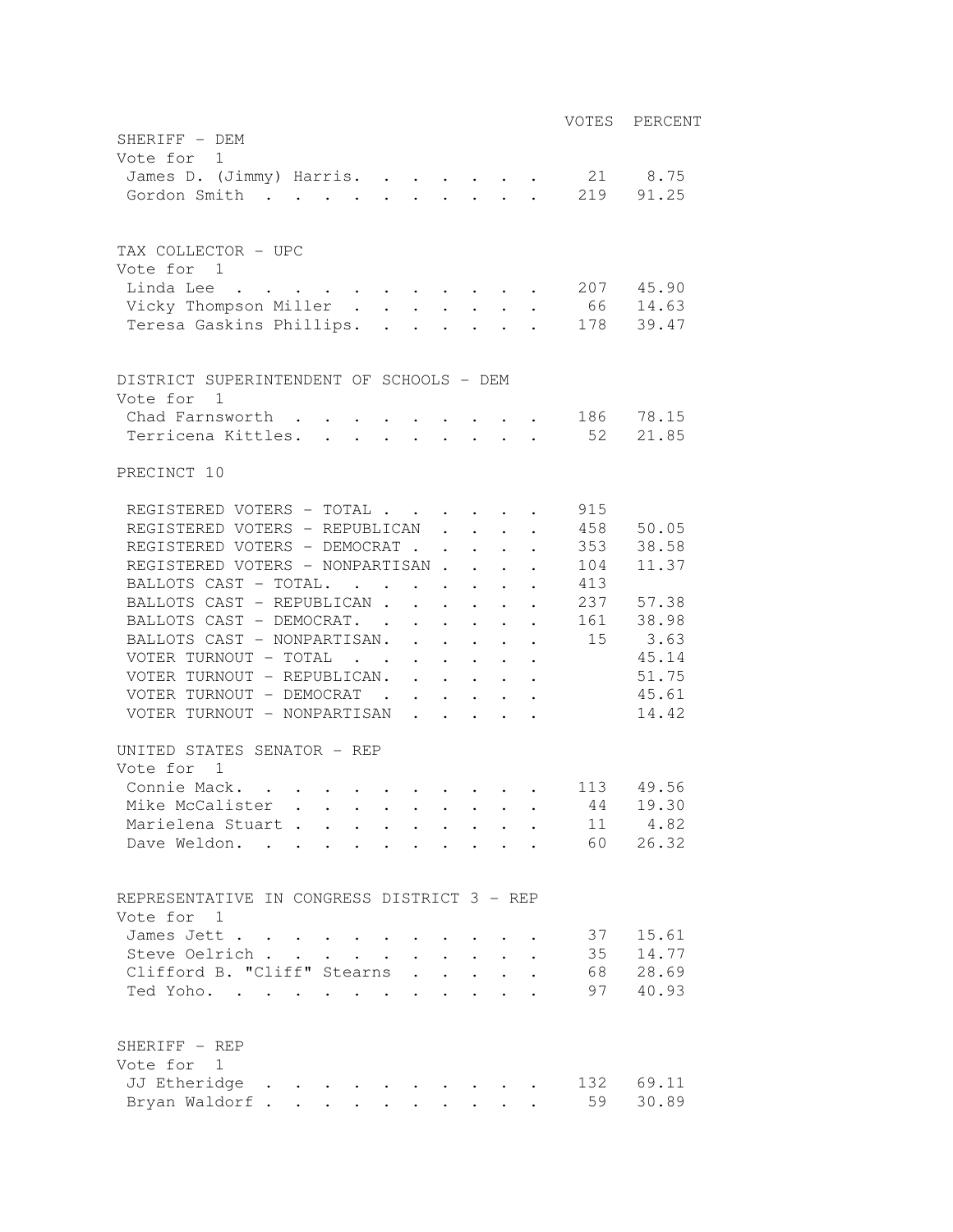| UNITED STATES SENATOR - DEM                                            |  |                                                                 |                                                                             | VOTES PERCENT |
|------------------------------------------------------------------------|--|-----------------------------------------------------------------|-----------------------------------------------------------------------------|---------------|
| Vote for 1                                                             |  |                                                                 |                                                                             |               |
| Glenn A. Burkett                                                       |  |                                                                 | 75                                                                          | 48.70         |
| Bill Nelson.<br>$\mathbf{L}^{\text{max}}$                              |  | $\mathbf{r}$ and $\mathbf{r}$ and $\mathbf{r}$ and $\mathbf{r}$ | 79                                                                          | 51.30         |
| SHERIFF - DEM                                                          |  |                                                                 |                                                                             |               |
| Vote for 1                                                             |  |                                                                 |                                                                             |               |
| James D. (Jimmy) Harris. 12 7.55                                       |  |                                                                 |                                                                             |               |
| Gordon Smith                                                           |  |                                                                 |                                                                             | 147 92.45     |
| TAX COLLECTOR - UPC<br>Vote for 1                                      |  |                                                                 |                                                                             |               |
| Linda Lee                                                              |  |                                                                 | 124                                                                         | 31.00         |
| Vicky Thompson Miller                                                  |  |                                                                 |                                                                             | 56 14.00      |
| Teresa Gaskins Phillips.                                               |  |                                                                 | 220                                                                         | 55.00         |
|                                                                        |  |                                                                 |                                                                             |               |
| DISTRICT SUPERINTENDENT OF SCHOOLS - DEM<br>Vote for<br>$\overline{1}$ |  |                                                                 |                                                                             |               |
| Chad Farnsworth                                                        |  |                                                                 |                                                                             | 131 85.06     |
| Terricena Kittles. 23                                                  |  |                                                                 |                                                                             | 14.94         |
|                                                                        |  |                                                                 |                                                                             |               |
| SCHOOL BOARD MEMBER DISTRICT 4 - NP                                    |  |                                                                 |                                                                             |               |
| Vote for<br>1                                                          |  |                                                                 |                                                                             |               |
| Braxton Britt, Jr. 31 7.56                                             |  |                                                                 |                                                                             |               |
| Rod Carter 22                                                          |  |                                                                 |                                                                             | 5.37          |
| Mitchell Gunter 34 8.29                                                |  |                                                                 |                                                                             |               |
| Elbert E. Hersey                                                       |  |                                                                 |                                                                             | 222 54.15     |
| Ed Wall                                                                |  |                                                                 |                                                                             | 101 24.63     |
| PRECINCT 11                                                            |  |                                                                 |                                                                             |               |
| REGISTERED VOTERS - TOTAL                                              |  |                                                                 | 1202<br>$\bullet$ .<br><br><br><br><br><br><br><br><br><br><br><br><br><br> |               |
| REGISTERED VOTERS - REPUBLICAN                                         |  |                                                                 | 452                                                                         | 37.60         |
| REGISTERED VOTERS - DEMOCRAT                                           |  |                                                                 | 562                                                                         | 46.76         |
| REGISTERED VOTERS - NONPARTISAN                                        |  |                                                                 | 188                                                                         | 15.64         |
| BALLOTS CAST - TOTAL.                                                  |  |                                                                 | 399                                                                         |               |
| BALLOTS CAST - REPUBLICAN                                              |  |                                                                 | 170                                                                         | 42.61         |
| BALLOTS CAST - DEMOCRAT. .                                             |  |                                                                 | 200                                                                         | 50.13         |
| BALLOTS CAST - NONPARTISAN.                                            |  |                                                                 | 29                                                                          | 7.27          |
| VOTER TURNOUT - TOTAL .                                                |  |                                                                 |                                                                             | 33.19         |
| VOTER TURNOUT - REPUBLICAN.                                            |  |                                                                 |                                                                             | 37.61         |
| VOTER TURNOUT - DEMOCRAT .                                             |  |                                                                 |                                                                             | 35.59         |
| VOTER TURNOUT - NONPARTISAN                                            |  |                                                                 |                                                                             | 15.43         |
|                                                                        |  |                                                                 |                                                                             |               |
| UNITED STATES SENATOR - REP                                            |  |                                                                 |                                                                             |               |
| Vote for 1                                                             |  |                                                                 |                                                                             |               |
| Connie Mack.                                                           |  |                                                                 | 85                                                                          | 52.47         |
| Mike McCalister                                                        |  |                                                                 | 35                                                                          | 21.60         |
| Marielena Stuart.                                                      |  |                                                                 | 12                                                                          | 7.41          |
| Dave Weldon.                                                           |  |                                                                 | 30                                                                          | 18.52         |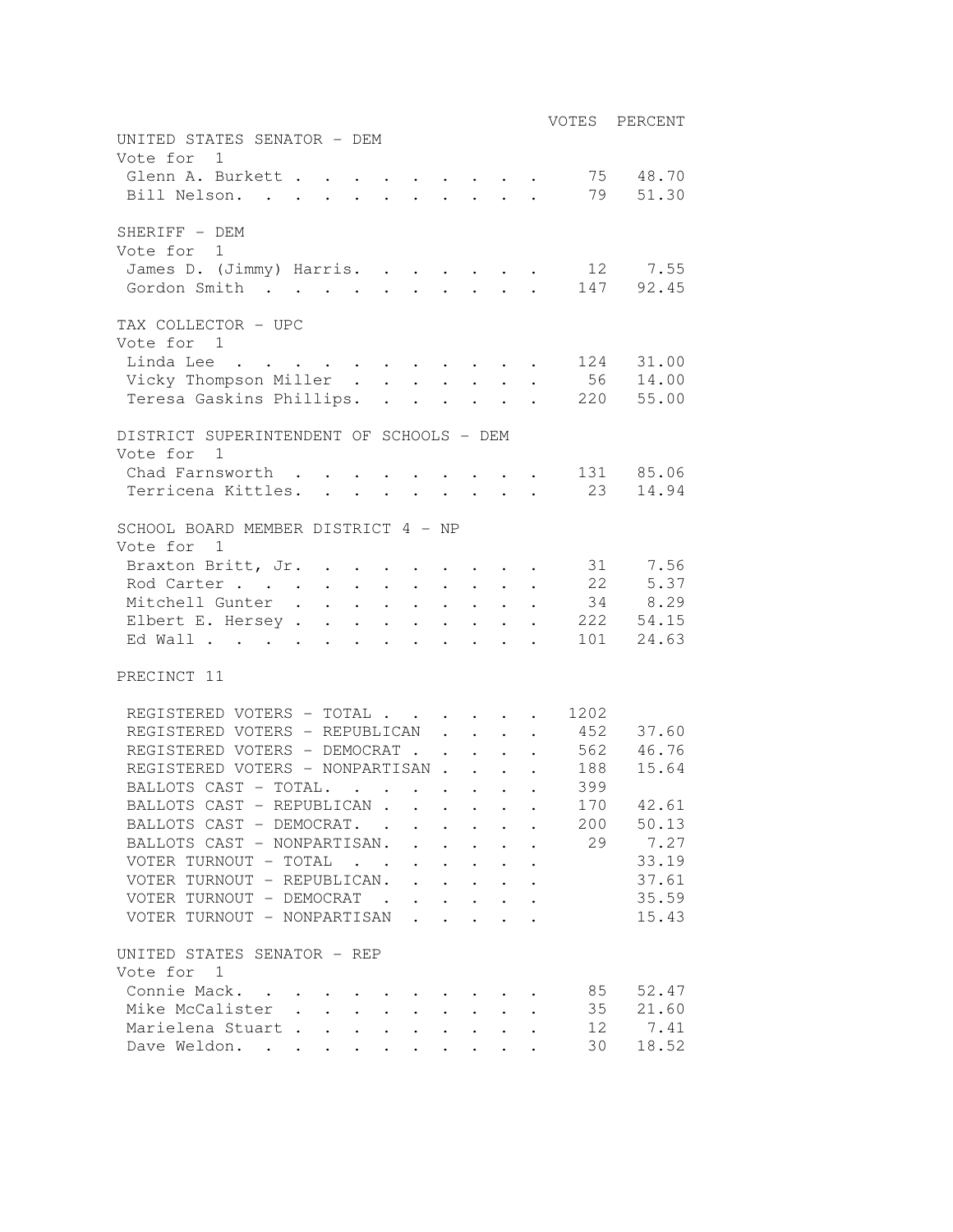|                                                                                           |                                                                 |                                                       |                      |                                 |              |                                         |                                                     | VOTES | PERCENT   |
|-------------------------------------------------------------------------------------------|-----------------------------------------------------------------|-------------------------------------------------------|----------------------|---------------------------------|--------------|-----------------------------------------|-----------------------------------------------------|-------|-----------|
| REPRESENTATIVE IN CONGRESS DISTRICT 3 - REP                                               |                                                                 |                                                       |                      |                                 |              |                                         |                                                     |       |           |
| Vote for<br>1                                                                             |                                                                 |                                                       |                      |                                 |              |                                         |                                                     |       |           |
| James Jett                                                                                |                                                                 |                                                       |                      |                                 |              |                                         |                                                     | 15    | 8.88      |
| Steve Oelrich.                                                                            | $\mathcal{A}=\mathcal{A}=\mathcal{A}=\mathcal{A}=\mathcal{A}$ . |                                                       |                      |                                 |              |                                         | $\mathbf{r} = \mathbf{r} \times \mathbf{r}$ , where | 39    | 23.08     |
| Clifford B. "Cliff" Stearns                                                               |                                                                 |                                                       |                      | $\ddot{\phantom{0}}$            |              |                                         |                                                     | 39    | 23.08     |
| Ted Yoho.                                                                                 |                                                                 |                                                       |                      | $\mathbf{L}$                    |              |                                         |                                                     | 76    | 44.97     |
| SHERIFF - REP                                                                             |                                                                 |                                                       |                      |                                 |              |                                         |                                                     |       |           |
| Vote for 1                                                                                |                                                                 |                                                       |                      |                                 |              |                                         |                                                     |       |           |
| JJ Etheridge<br>$\sim$ $\sim$ $\sim$ $\sim$ $\sim$                                        |                                                                 |                                                       |                      |                                 |              |                                         |                                                     |       | 87 63.50  |
| Bryan Waldorf.                                                                            | $\sim$                                                          | $\mathbf{L}$                                          |                      | $\mathbf{L}$                    |              |                                         |                                                     |       | 50 36.50  |
| UNITED STATES SENATOR - DEM                                                               |                                                                 |                                                       |                      |                                 |              |                                         |                                                     |       |           |
| Vote for<br>1                                                                             |                                                                 |                                                       |                      |                                 |              |                                         |                                                     |       |           |
| Glenn A. Burkett .                                                                        |                                                                 |                                                       |                      |                                 |              |                                         |                                                     | 63    | 33.33     |
| Bill Nelson.                                                                              |                                                                 |                                                       | $\ddot{\phantom{a}}$ |                                 |              |                                         |                                                     |       | 126 66.67 |
| SHERIFF - DEM                                                                             |                                                                 |                                                       |                      |                                 |              |                                         |                                                     |       |           |
| Vote for<br>1                                                                             |                                                                 |                                                       |                      |                                 |              |                                         |                                                     |       |           |
| James D. (Jimmy) Harris.                                                                  |                                                                 |                                                       |                      |                                 |              | $\cdot$ $\cdot$ $\cdot$ $\cdot$ $\cdot$ |                                                     | 41    | 20.60     |
| Gordon Smith<br>$\mathcal{A}$ , and $\mathcal{A}$ , and $\mathcal{A}$ , and $\mathcal{A}$ |                                                                 |                                                       |                      |                                 |              | $\cdot$ $\cdot$ $\cdot$ $\cdot$         |                                                     |       | 158 79.40 |
| TAX COLLECTOR - UPC                                                                       |                                                                 |                                                       |                      |                                 |              |                                         |                                                     |       |           |
| Vote for 1                                                                                |                                                                 |                                                       |                      |                                 |              |                                         |                                                     |       |           |
| Linda Lee                                                                                 |                                                                 |                                                       |                      |                                 |              |                                         |                                                     |       | 158 40.31 |
| Vicky Thompson Miller                                                                     |                                                                 |                                                       |                      |                                 |              |                                         |                                                     |       | 56 14.29  |
| Teresa Gaskins Phillips.                                                                  |                                                                 |                                                       |                      |                                 |              |                                         |                                                     |       | 178 45.41 |
| DISTRICT SUPERINTENDENT OF SCHOOLS - DEM                                                  |                                                                 |                                                       |                      |                                 |              |                                         |                                                     |       |           |
| Vote for 1                                                                                |                                                                 |                                                       |                      |                                 |              |                                         |                                                     |       |           |
| Chad Farnsworth                                                                           |                                                                 |                                                       |                      |                                 |              |                                         | $\cdot$ $\cdot$ $\cdot$ $\cdot$ $\cdot$             |       | 172 87.31 |
| Terricena Kittles.                                                                        |                                                                 |                                                       |                      |                                 |              |                                         |                                                     | 25    | 12.69     |
|                                                                                           |                                                                 |                                                       |                      |                                 |              |                                         |                                                     |       |           |
| SCHOOL BOARD MEMBER DISTRICT 4 - NP                                                       |                                                                 |                                                       |                      |                                 |              |                                         |                                                     |       |           |
| Vote for 1                                                                                |                                                                 |                                                       |                      |                                 |              |                                         |                                                     |       |           |
| Braxton Britt, Jr.                                                                        |                                                                 |                                                       |                      |                                 |              |                                         |                                                     |       | 22 5.63   |
| Rod Carter                                                                                |                                                                 | $\mathbf{L}^{\text{max}}$ , $\mathbf{L}^{\text{max}}$ | $\ddot{\phantom{0}}$ | $\ddot{\phantom{0}}$            |              |                                         |                                                     |       | 120 30.69 |
| Mitchell Gunter .                                                                         |                                                                 |                                                       |                      | $\cdot$ $\cdot$ $\cdot$ $\cdot$ | $\mathbf{L}$ | $\ddotsc$                               |                                                     | 55    | 14.07     |
| Elbert E. Hersey                                                                          |                                                                 |                                                       |                      |                                 |              |                                         |                                                     | 121   | 30.95     |
| Ed Wall                                                                                   |                                                                 |                                                       |                      |                                 |              |                                         |                                                     | 73    | 18.67     |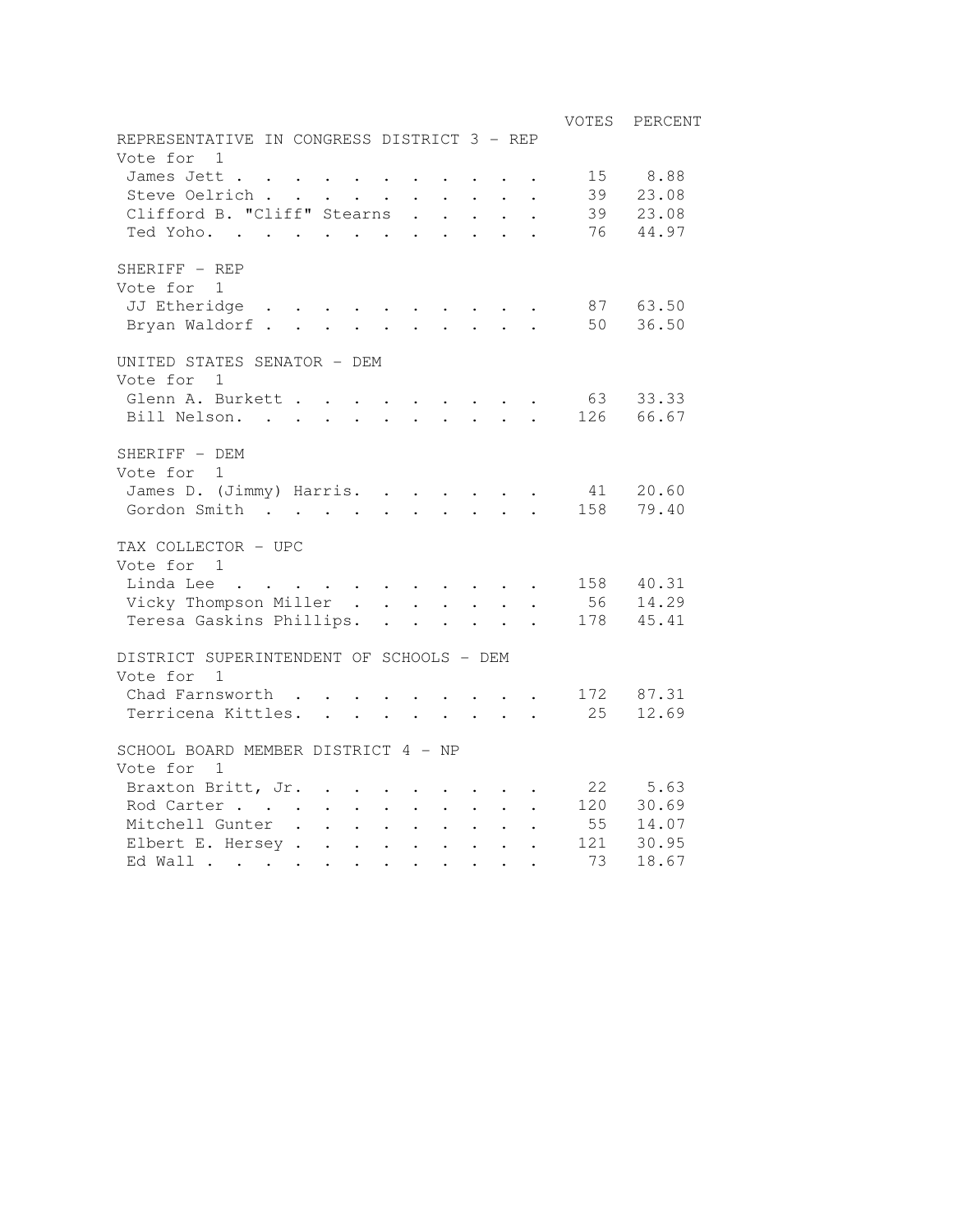VOTES PERCENT

| REGISTERED VOTERS - TOTAL                                                                                                                              |                             |                                                                                                                                                     | 1701 |           |
|--------------------------------------------------------------------------------------------------------------------------------------------------------|-----------------------------|-----------------------------------------------------------------------------------------------------------------------------------------------------|------|-----------|
| REGISTERED VOTERS - REPUBLICAN                                                                                                                         |                             |                                                                                                                                                     | 860  | 50.56     |
| REGISTERED VOTERS - DEMOCRAT                                                                                                                           |                             |                                                                                                                                                     | 611  | 35.92     |
| REGISTERED VOTERS - NONPARTISAN                                                                                                                        |                             |                                                                                                                                                     | 230  | 13.52     |
| BALLOTS CAST - TOTAL.                                                                                                                                  |                             |                                                                                                                                                     | 654  |           |
| BALLOTS CAST - REPUBLICAN.                                                                                                                             |                             | $\mathcal{L}^{\mathcal{A}}$ , $\mathcal{L}^{\mathcal{A}}$ , $\mathcal{L}^{\mathcal{A}}$ , $\mathcal{L}^{\mathcal{A}}$ , $\mathcal{L}^{\mathcal{A}}$ | 404  | 61.77     |
| BALLOTS CAST - DEMOCRAT.                                                                                                                               |                             |                                                                                                                                                     | 224  | 34.25     |
| BALLOTS CAST - NONPARTISAN.                                                                                                                            |                             |                                                                                                                                                     | 26   | 3.98      |
| VOTER TURNOUT - TOTAL $\cdot \cdot \cdot \cdot \cdot \cdot$                                                                                            |                             |                                                                                                                                                     |      | 38.45     |
| VOTER TURNOUT - REPUBLICAN.                                                                                                                            |                             | $\mathcal{A}=\mathcal{A}=\mathcal{A}=\mathcal{A}=\mathcal{A}$                                                                                       |      | 46.98     |
|                                                                                                                                                        |                             |                                                                                                                                                     |      | 36.66     |
| VOTER TURNOUT - DEMOCRAT<br>VOTER TURNOUT - NONPARTISAN                                                                                                |                             |                                                                                                                                                     |      | 11.30     |
|                                                                                                                                                        |                             |                                                                                                                                                     |      |           |
| UNITED STATES SENATOR - REP                                                                                                                            |                             |                                                                                                                                                     |      |           |
| Vote for 1                                                                                                                                             |                             |                                                                                                                                                     |      |           |
| Connie Mack.<br>. The signal contribution of the signal contribution $\mathcal{L}_\text{c}$                                                            |                             |                                                                                                                                                     | 224  | 57.29     |
|                                                                                                                                                        | $\mathcal{L}_{\mathcal{A}}$ | $\sim 10^{-10}$<br>$\ddot{\phantom{0}}$                                                                                                             | 77   | 19.69     |
| Mike McCalister<br>Marielena Stuart                                                                                                                    | $\sim$                      | $\mathbf{r}$ . The set of $\mathbf{r}$                                                                                                              |      | 27 6.91   |
|                                                                                                                                                        |                             |                                                                                                                                                     | 63   | 16.11     |
| Dave Weldon.                                                                                                                                           |                             |                                                                                                                                                     |      |           |
| REPRESENTATIVE IN CONGRESS DISTRICT 3 - REP                                                                                                            |                             |                                                                                                                                                     |      |           |
| Vote for 1                                                                                                                                             |                             |                                                                                                                                                     |      |           |
| James Jett                                                                                                                                             |                             |                                                                                                                                                     | 47   | 11.63     |
|                                                                                                                                                        |                             |                                                                                                                                                     | 87   | 21.53     |
| Steve Oelrich<br>$\mathbf{r}$ , $\mathbf{r}$ , $\mathbf{r}$ , $\mathbf{r}$ , $\mathbf{r}$ , $\mathbf{r}$ , $\mathbf{r}$<br>Clifford B. "Cliff" Stearns |                             | $\ddot{\phantom{0}}$                                                                                                                                |      |           |
|                                                                                                                                                        |                             |                                                                                                                                                     | 139  | 34.41     |
| Ted Yoho.                                                                                                                                              |                             |                                                                                                                                                     | 131  | 32.43     |
| SHERIFF - REP                                                                                                                                          |                             |                                                                                                                                                     |      |           |
|                                                                                                                                                        |                             |                                                                                                                                                     |      |           |
| Vote for<br>1                                                                                                                                          |                             |                                                                                                                                                     |      |           |
| JJ Etheridge<br>. The simulation of the simulation of the simulation of $\mathcal{O}(1)$                                                               |                             |                                                                                                                                                     |      | 199 62.58 |
| Bryan Waldorf                                                                                                                                          |                             |                                                                                                                                                     | 119  | 37.42     |
| UNITED STATES SENATOR - DEM                                                                                                                            |                             |                                                                                                                                                     |      |           |
| Vote for<br>1                                                                                                                                          |                             |                                                                                                                                                     |      |           |
| Glenn A. Burkett                                                                                                                                       |                             |                                                                                                                                                     | 70   | 31.82     |
|                                                                                                                                                        |                             |                                                                                                                                                     |      | 68.18     |
| Bill Nelson.<br>$\mathbf{r}$ , and $\mathbf{r}$ , and $\mathbf{r}$ , and $\mathbf{r}$ , and $\mathbf{r}$ , and $\mathbf{r}$                            |                             |                                                                                                                                                     | 150  |           |
| SHERIFF - DEM                                                                                                                                          |                             |                                                                                                                                                     |      |           |
| Vote for 1                                                                                                                                             |                             |                                                                                                                                                     |      |           |
| James D. (Jimmy) Harris.                                                                                                                               |                             |                                                                                                                                                     |      | 19 8.60   |
|                                                                                                                                                        |                             |                                                                                                                                                     |      |           |
| Gordon Smith<br>$\sim$ $\sim$ $\sim$ $\sim$ $\sim$ $\sim$                                                                                              |                             |                                                                                                                                                     | 202  | 91.40     |
| TAX COLLECTOR - UPC                                                                                                                                    |                             |                                                                                                                                                     |      |           |
| Vote for 1                                                                                                                                             |                             |                                                                                                                                                     |      |           |
| Linda Lee<br>$\mathcal{A}=\mathcal{A}=\mathcal{A}=\mathcal{A}=\mathcal{A}$ .                                                                           |                             |                                                                                                                                                     | 279  | 45.37     |
| Vicky Thompson Miller.                                                                                                                                 |                             |                                                                                                                                                     | 87   | 14.15     |
| Teresa Gaskins Phillips.                                                                                                                               |                             |                                                                                                                                                     | 249  | 40.49     |
|                                                                                                                                                        |                             |                                                                                                                                                     |      |           |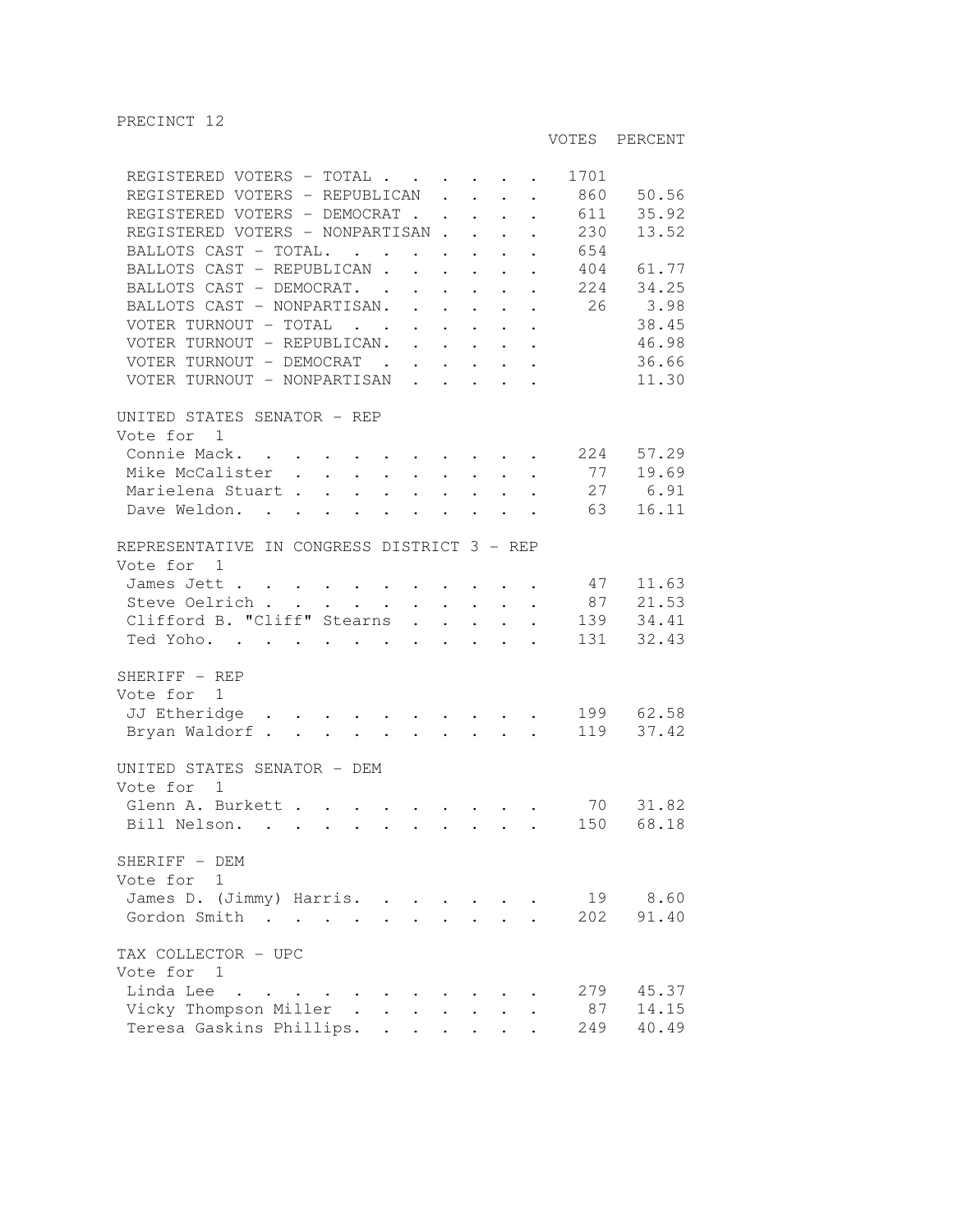|                                                                                                          |  |  |  |  | VOTES | PERCENT   |
|----------------------------------------------------------------------------------------------------------|--|--|--|--|-------|-----------|
| DISTRICT SUPERINTENDENT OF SCHOOLS - DEM                                                                 |  |  |  |  |       |           |
| Vote for 1                                                                                               |  |  |  |  |       |           |
| Chad Farnsworth                                                                                          |  |  |  |  |       | 159 76.44 |
| Terricena Kittles.                                                                                       |  |  |  |  | 49    | 23.56     |
| SCHOOL BOARD MEMBER DISTRICT 4 - NP                                                                      |  |  |  |  |       |           |
| Vote for 1                                                                                               |  |  |  |  |       |           |
| Braxton Britt, Jr.                                                                                       |  |  |  |  |       | 31 4.98   |
| Rod Carter                                                                                               |  |  |  |  | 70    | 11.25     |
| Mitchell Gunter                                                                                          |  |  |  |  | 66    | 10.61     |
| Elbert E. Hersey                                                                                         |  |  |  |  |       | 226 36.33 |
| Ed Wall                                                                                                  |  |  |  |  |       | 229 36.82 |
| PRECINCT 13                                                                                              |  |  |  |  |       |           |
| REGISTERED VOTERS - TOTAL                                                                                |  |  |  |  | 537   |           |
| REGISTERED VOTERS - REPUBLICAN                                                                           |  |  |  |  |       | 244 45.44 |
| REGISTERED VOTERS - DEMOCRAT                                                                             |  |  |  |  | 199   | 37.06     |
| REGISTERED VOTERS - NONPARTISAN                                                                          |  |  |  |  | 94    | 17.50     |
| BALLOTS CAST - TOTAL.                                                                                    |  |  |  |  | 156   |           |
| BALLOTS CAST - REPUBLICAN                                                                                |  |  |  |  | 72    | 46.15     |
| BALLOTS CAST - DEMOCRAT.                                                                                 |  |  |  |  |       | 73 46.79  |
| BALLOTS CAST - NONPARTISAN.                                                                              |  |  |  |  | 11    | 7.05      |
| VOTER TURNOUT - TOTAL                                                                                    |  |  |  |  |       | 29.05     |
| VOTER TURNOUT - REPUBLICAN.                                                                              |  |  |  |  |       | 29.51     |
| VOTER TURNOUT - DEMOCRAT                                                                                 |  |  |  |  |       | 36.68     |
| VOTER TURNOUT - NONPARTISAN                                                                              |  |  |  |  |       | 11.70     |
| UNITED STATES SENATOR - REP                                                                              |  |  |  |  |       |           |
| Vote for 1                                                                                               |  |  |  |  |       |           |
| Connie Mack.                                                                                             |  |  |  |  | 38    | 54.29     |
| Mike McCalister                                                                                          |  |  |  |  | 13    | 18.57     |
| Marielena Stuart                                                                                         |  |  |  |  | 4     | 5.71      |
| Dave Weldon.<br>$\mathbf{r}$ , and $\mathbf{r}$ , and $\mathbf{r}$ , and $\mathbf{r}$ , and $\mathbf{r}$ |  |  |  |  | 15    | 21.43     |
| REPRESENTATIVE IN CONGRESS DISTRICT 3 - REP                                                              |  |  |  |  |       |           |
| Vote for<br>1                                                                                            |  |  |  |  |       |           |
| James Jett                                                                                               |  |  |  |  | 3     | 4.17      |
| Steve Oelrich                                                                                            |  |  |  |  | 15    | 20.83     |
| Clifford B. "Cliff" Stearns.                                                                             |  |  |  |  | 20    | 27.78     |
| Ted Yoho.                                                                                                |  |  |  |  |       | 34 47.22  |
| SHERIFF - REP                                                                                            |  |  |  |  |       |           |
| Vote for 1                                                                                               |  |  |  |  |       |           |
| JJ Etheridge                                                                                             |  |  |  |  |       | 36 67.92  |
| Bryan Waldorf.                                                                                           |  |  |  |  | 17    | 32.08     |
| UNITED STATES SENATOR - DEM                                                                              |  |  |  |  |       |           |
| Vote for 1                                                                                               |  |  |  |  |       |           |
| Glenn A. Burkett                                                                                         |  |  |  |  | 28    | 40.00     |
| Bill Nelson.                                                                                             |  |  |  |  | 42    | 60.00     |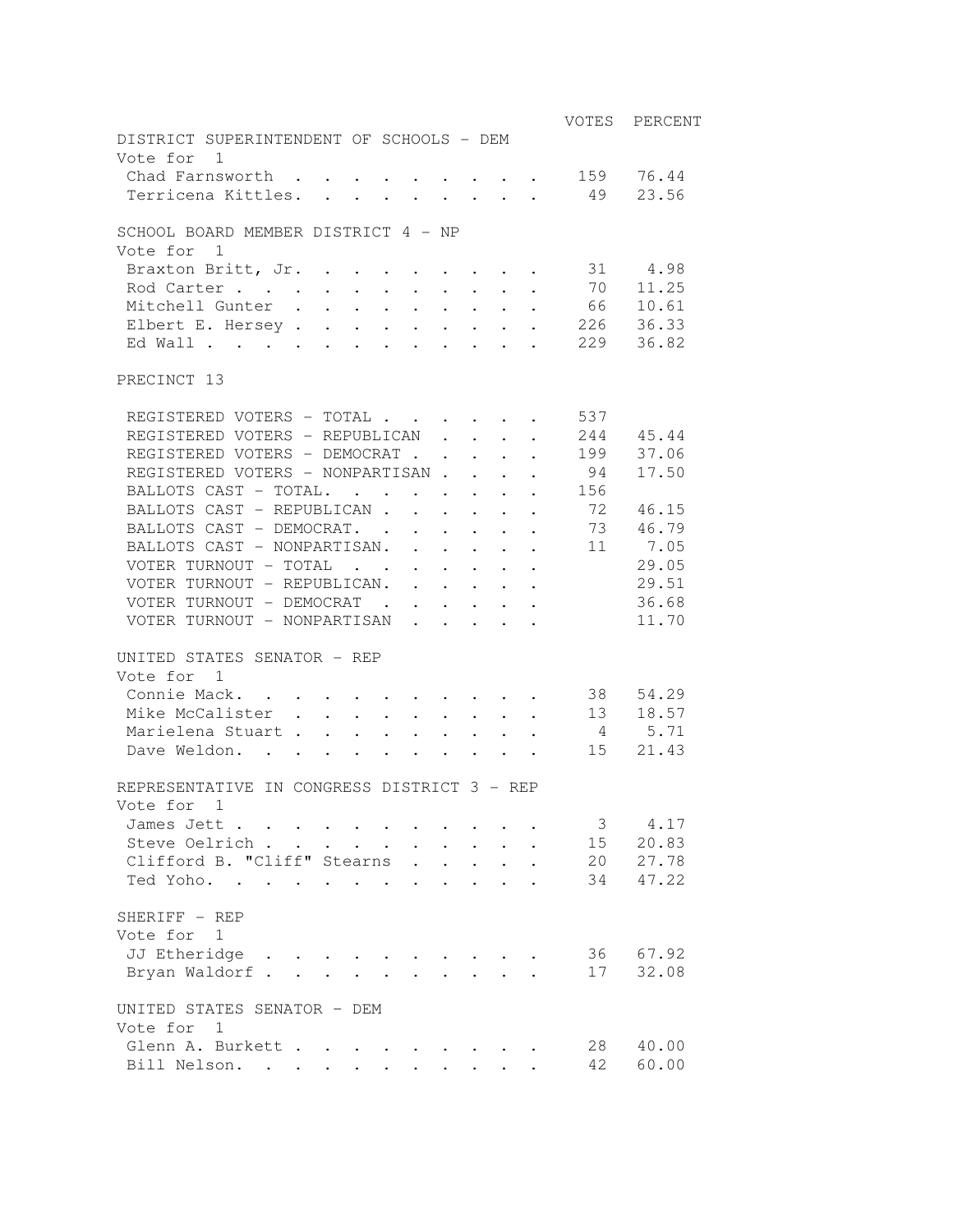VOTES PERCENT SHERIFF - DEM Vote for 1 James D. (Jimmy) Harris. . . . . . . 17 23.29 Gordon Smith . . . . . . . . . . 56 76.71 TAX COLLECTOR - UPC Vote for 1 Linda Lee . . . . . . . . . . . . 43 28.10 Vicky Thompson Miller . . . . . . . 25 16.34 Teresa Gaskins Phillips. . . . . . . 85 55.56 DISTRICT SUPERINTENDENT OF SCHOOLS - DEM Vote for 1 Chad Farnsworth . . . . . . . . . . 60 85.71 Terricena Kittles. . . . . . . . 10 14.29 PRECINCT 14 REGISTERED VOTERS - TOTAL . . . . . . 654 REGISTERED VOTERS - REPUBLICAN . . . . 269 41.13 REGISTERED VOTERS - DEMOCRAT . . . . . 312 47.71 REGISTERED VOTERS - NONPARTISAN . . . . 73 11.16 BALLOTS CAST - TOTAL. . . . . . . . 274 BALLOTS CAST - REPUBLICAN . . . . . . 138 50.36 BALLOTS CAST - DEMOCRAT. . . . . . 127 46.35 BALLOTS CAST - NONPARTISAN. . . . . . 9 3.28 VOTER TURNOUT - TOTAL . . . . . . . 41.90 VOTER TURNOUT - REPUBLICAN. . . . . . 51.30 VOTER TURNOUT - DEMOCRAT . . . . . . 40.71 VOTER TURNOUT - NONPARTISAN . . . . . 12.33 UNITED STATES SENATOR - REP Vote for 1 Connie Mack. . . . . . . . . . . . 66 52.38 Mike McCalister . . . . . . . . . 28 22.22 Marielena Stuart . . . . . . . . . . 9 7.14 Dave Weldon. . . . . . . . . . . 23 18.25 REPRESENTATIVE IN CONGRESS DISTRICT 3 - REP Vote for 1 James Jett . . . . . . . . . . . . 10 7.41 Steve Oelrich . . . . . . . . . . 20 14.81 Clifford B. "Cliff" Stearns . . . . . 21 15.56 Ted Yoho. . . . . . . . . . . . 84 62.22 SHERIFF - REP Vote for 1 JJ Etheridge . . . . . . . . . . . 70 68.63 Bryan Waldorf . . . . . . . . . . 32 31.37